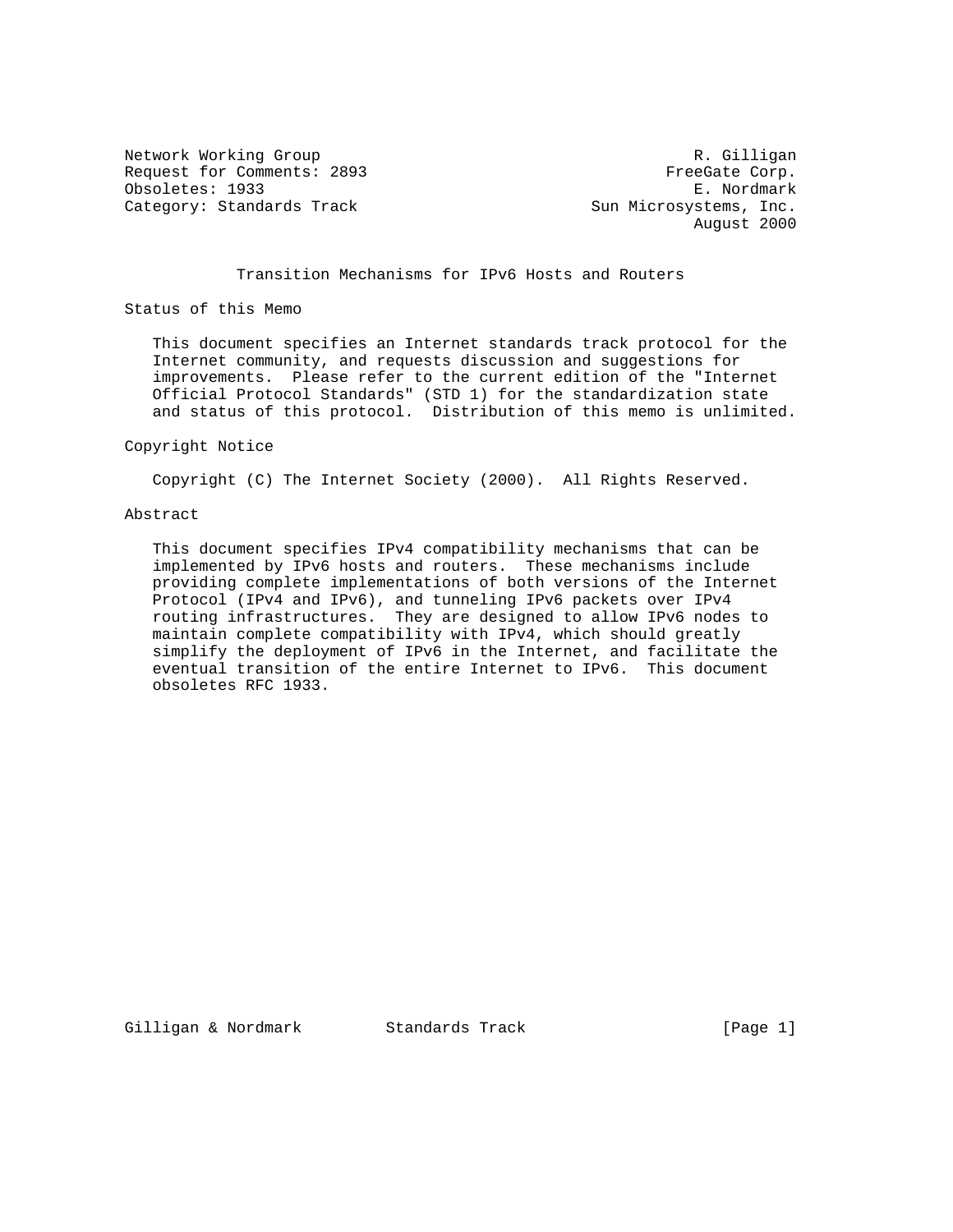# Table of Contents

| 1.  |         |                                                        | 2              |
|-----|---------|--------------------------------------------------------|----------------|
|     | 1.1.    |                                                        | $\overline{3}$ |
|     | 1.2.    | Structure of this Document                             | 5              |
|     |         | 2. Dual IP Layer Operation                             | 6              |
|     | 2.1.    | Address Configuration                                  | 7              |
|     | 2.2.    |                                                        | 7              |
|     | 2.3.    | Advertising Addresses in the DNS                       | 8              |
|     |         | 3. Common Tunneling Mechanisms                         | 9              |
|     | 3.1.    |                                                        | 11             |
|     | 3.2.    | Tunnel MTU and Fragmentation                           | 11             |
|     | 3.3.    |                                                        | 13             |
|     | 3.4.    | Handling IPv4 ICMP errors                              | 13             |
|     | 3.5.    | IPv4 Header Construction                               | 15             |
|     | 3.6.    |                                                        | 16             |
|     | 3.7.    |                                                        | 17             |
|     | 3.8.    | Neighbor Discovery over Tunnels                        | 18             |
|     |         |                                                        | 18             |
|     | $4.1$ . | Default Configured Tunnel                              | 19             |
|     | 4.2.    | Default Configured Tunnel using IPv4 "Anycast Address" | 19             |
|     | 4.3.    | Ingress Filtering                                      | 20             |
|     |         |                                                        | 20             |
|     | 5.1.    | IPv4-Compatible Address Format                         | 20             |
|     | 5.2.    | IPv4-Compatible Address Configuration                  | 21             |
|     | 5.3.    | Automatic Tunneling Operation                          | 22             |
|     | 5.4.    | Use With Default Configured Tunnels                    | 22             |
|     | 5.5.    | Source Address Selection                               | 23             |
|     | 5.6.    | Ingress Filtering                                      | 23             |
| б.  |         |                                                        | 24             |
| 7.  |         | Security Considerations                                | 24             |
| 8.  |         |                                                        | 24             |
| 9.  |         |                                                        | 25             |
| 10. |         |                                                        | 26             |
| 11. |         | Full Copyright Statement                               | 29             |

# 1. Introduction

 The key to a successful IPv6 transition is compatibility with the large installed base of IPv4 hosts and routers. Maintaining compatibility with IPv4 while deploying IPv6 will streamline the task of transitioning the Internet to IPv6. This specification defines a set of mechanisms that IPv6 hosts and routers may implement in order to be compatible with IPv4 hosts and routers.

 The mechanisms in this document are designed to be employed by IPv6 hosts and routers that need to interoperate with IPv4 hosts and utilize IPv4 routing infrastructures. We expect that most nodes in

Gilligan & Nordmark Standards Track (Page 2)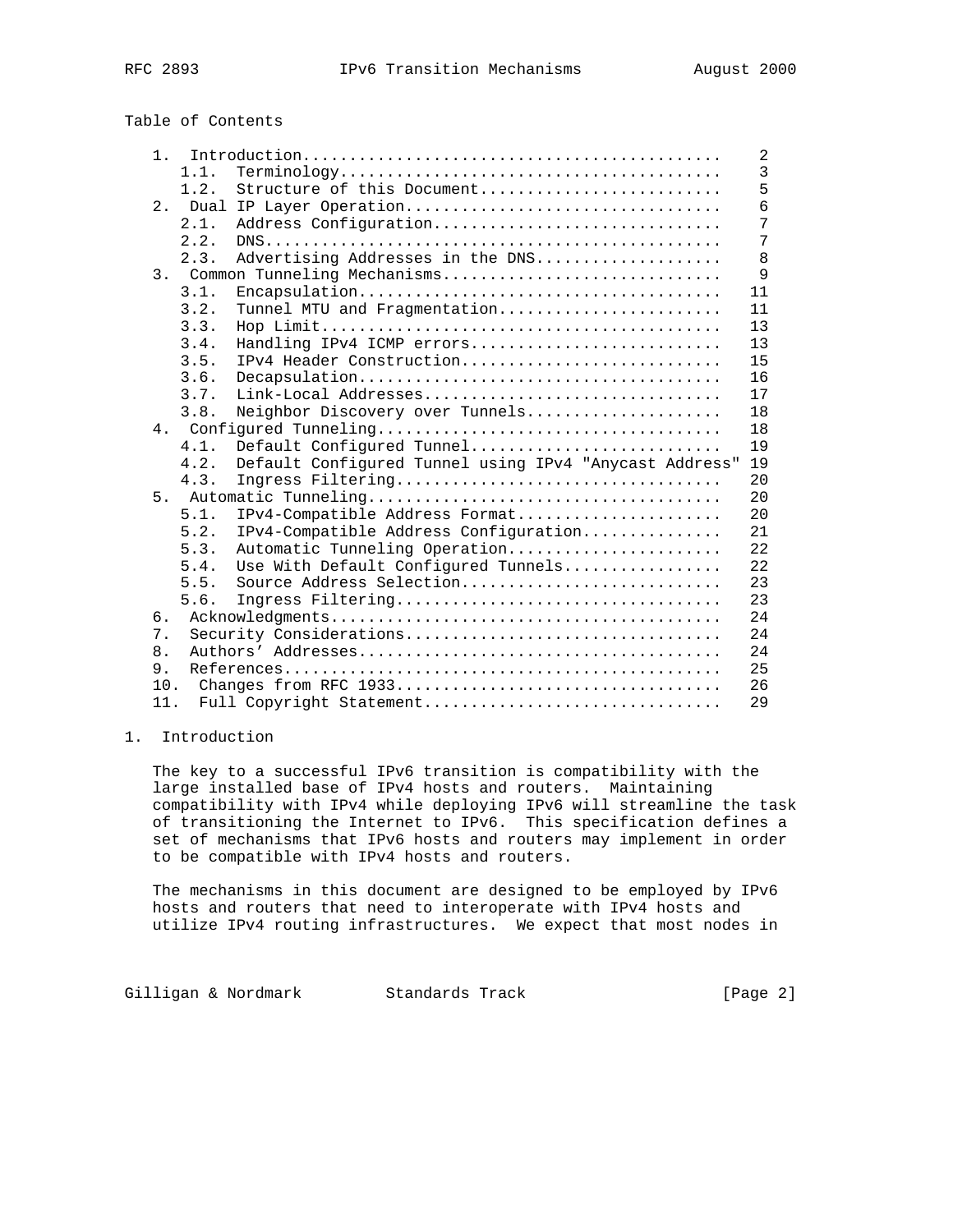the Internet will need such compatibility for a long time to come, and perhaps even indefinitely.

 However, IPv6 may be used in some environments where interoperability with IPv4 is not required. IPv6 nodes that are designed to be used in such environments need not use or even implement these mechanisms.

The mechanisms specified here include:

- Dual IP layer (also known as Dual Stack): A technique for providing complete support for both Internet protocols -- IPv4 and IPv6 -- in hosts and routers.
- Configured tunneling of IPv6 over IPv4: Point-to-point tunnels made by encapsulating IPv6 packets within IPv4 headers to carry them over IPv4 routing infrastructures.
- IPv4-compatible IPv6 addresses: An IPv6 address format that employs embedded IPv4 addresses.
- Automatic tunneling of IPv6 over IPv4: A mechanism for using IPv4-compatible addresses to automatically tunnel IPv6 packets over IPv4 networks.

 The mechanisms defined here are intended to be part of a "transition toolbox" -- a growing collection of techniques which implementations and users may employ to ease the transition. The tools may be used as needed. Implementations and sites decide which techniques are appropriate to their specific needs. This document defines the initial core set of transition mechanisms, but these are not expected to be the only tools available. Additional transition and compatibility mechanisms are expected to be developed in the future, with new documents being written to specify them.

1.1. Terminology

The following terms are used in this document:

Types of Nodes

IPv4-only node:

 A host or router that implements only IPv4. An IPv4-only node does not understand IPv6. The installed base of IPv4 hosts and routers existing before the transition begins are IPv4-only nodes.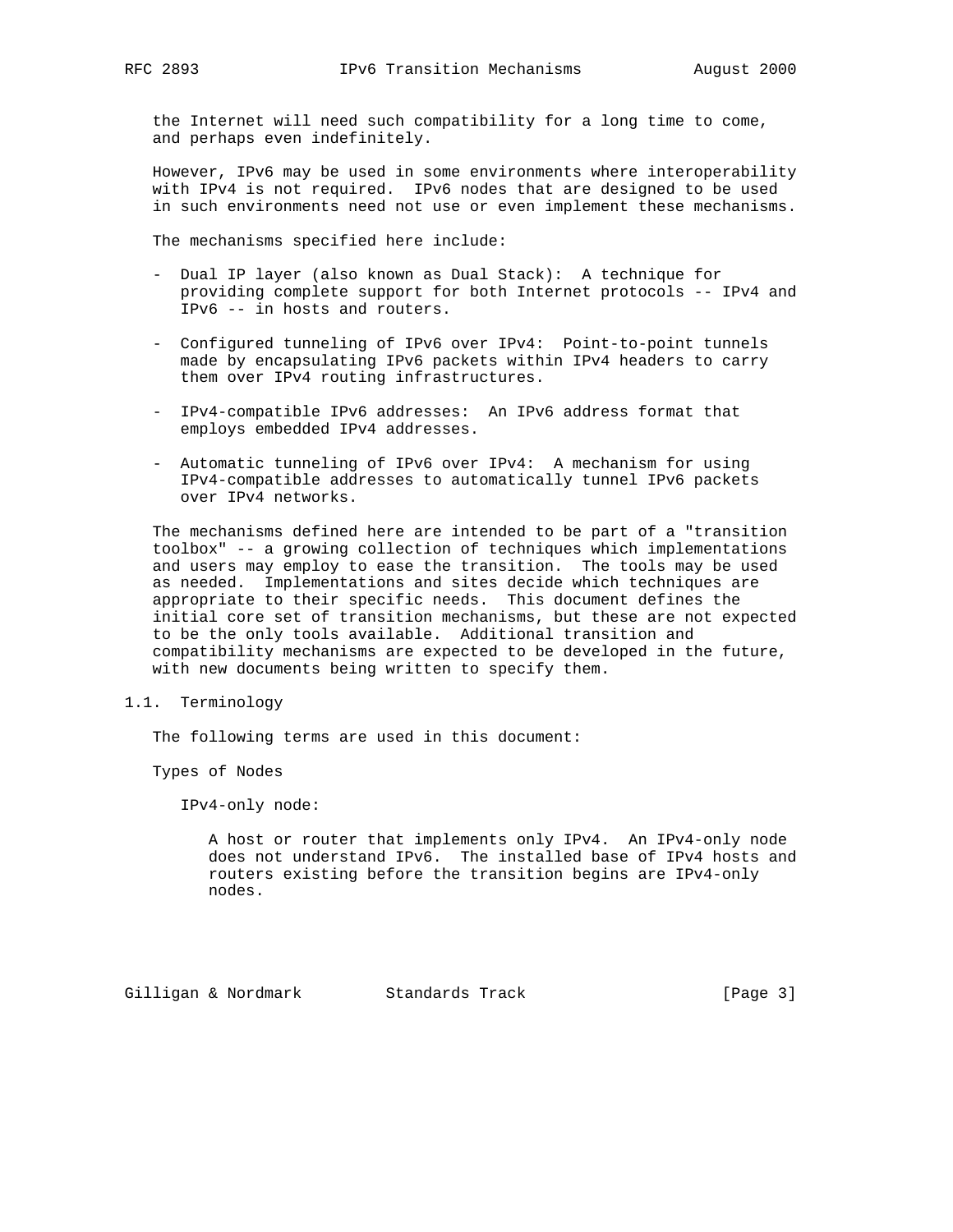IPv6/IPv4 node:

A host or router that implements both IPv4 and IPv6.

IPv6-only node:

 A host or router that implements IPv6, and does not implement IPv4. The operation of IPv6-only nodes is not addressed here.

IPv6 node:

 Any host or router that implements IPv6. IPv6/IPv4 and IPv6 only nodes are both IPv6 nodes.

IPv4 node:

 Any host or router that implements IPv4. IPv6/IPv4 and IPv4 only nodes are both IPv4 nodes.

Types of IPv6 Addresses

IPv4-compatible IPv6 address:

 An IPv6 address bearing the high-order 96-bit prefix 0:0:0:0:0:0, and an IPv4 address in the low-order 32-bits. IPv4-compatible addresses are used by IPv6/IPv4 nodes which perform automatic tunneling,

IPv6-native address:

 The remainder of the IPv6 address space. An IPv6 address that bears a prefix other than 0:0:0:0:0:0.

Techniques Used in the Transition

IPv6-over-IPv4 tunneling:

 The technique of encapsulating IPv6 packets within IPv4 so that they can be carried across IPv4 routing infrastructures.

Configured tunneling:

 IPv6-over-IPv4 tunneling where the IPv4 tunnel endpoint address is determined by configuration information on the encapsulating node. The tunnels can be either unidirectional or bidirectional. Bidirectional configured tunnels behave as virtual point-to-point links.

Gilligan & Nordmark Standards Track (Page 4)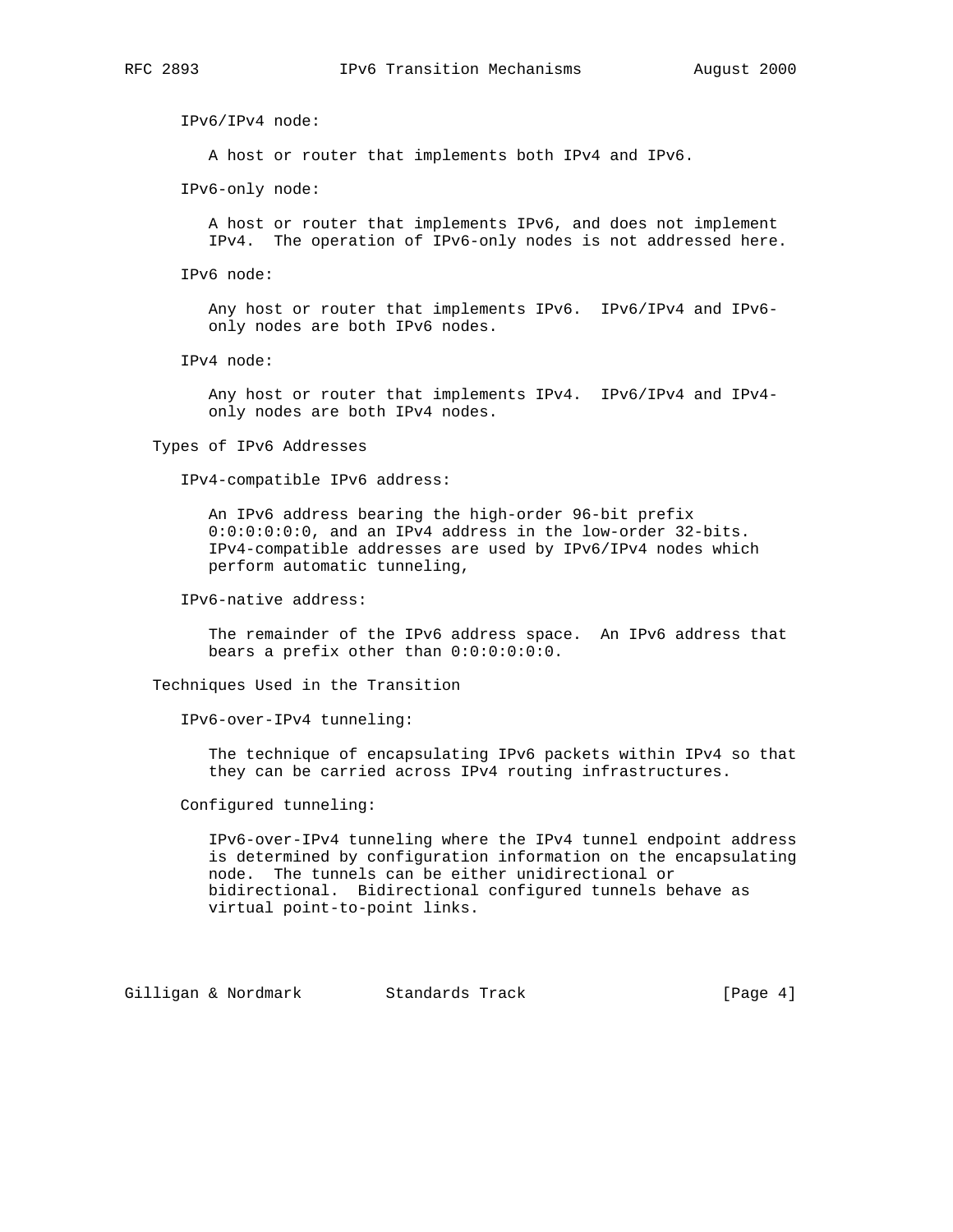Automatic tunneling:

 IPv6-over-IPv4 tunneling where the IPv4 tunnel endpoint address is determined from the IPv4 address embedded in the IPv4 compatible destination address of the IPv6 packet being tunneled.

IPv4 multicast tunneling:

 IPv6-over-IPv4 tunneling where the IPv4 tunnel endpoint address is determined using Neighbor Discovery [7]. Unlike configured tunneling this does not require any address configuration and unlike automatic tunneling it does not require the use of IPv4-compatible addresses. However, the mechanism assumes that the IPv4 infrastructure supports IPv4 multicast. Specified in [3] and not further discussed in this document.

 Other transition mechanisms, including other tunneling mechanisms, are outside the scope of this document.

Modes of operation of IPv6/IPv4 nodes

IPv6-only operation:

 An IPv6/IPv4 node with its IPv6 stack enabled and its IPv4 stack disabled.

IPv4-only operation:

 An IPv6/IPv4 node with its IPv4 stack enabled and its IPv6 stack disabled.

IPv6/IPv4 operation:

An IPv6/IPv4 node with both stacks enabled.

 The keywords MUST, MUST NOT, REQUIRED, SHALL, SHALL NOT, SHOULD, SHOULD NOT, RECOMMENDED, MAY, and OPTIONAL, when they appear in this document, are to be interpreted as described in [16].

1.2. Structure of this Document

The remainder of this document is organized as follows:

 - Section 2 discusses the operation of nodes with a dual IP layer, IPv6/IPv4 nodes.

Gilligan & Nordmark Standards Track (Page 5)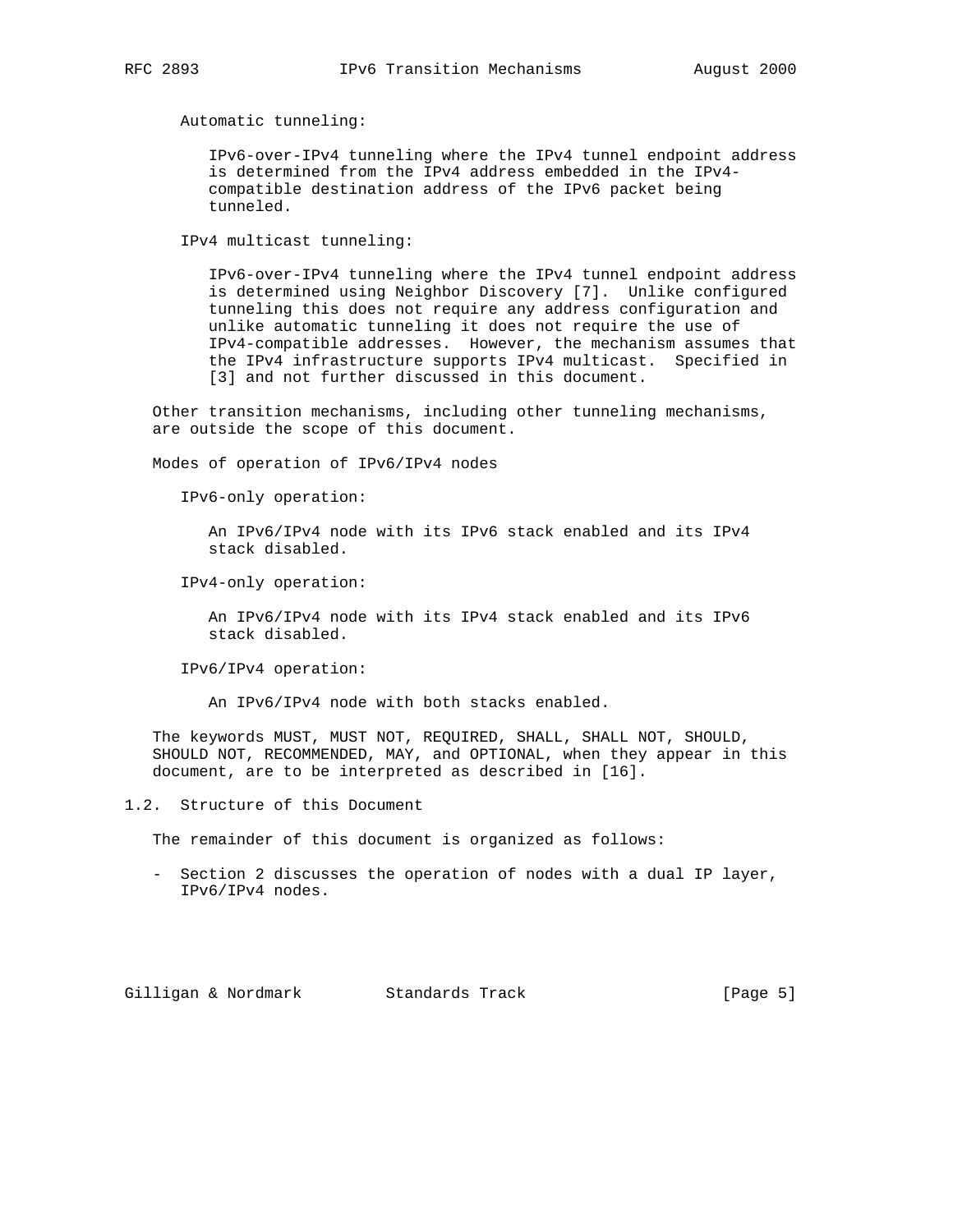- Section 3 discusses the common mechanisms used in both of the IPv6-over-IPv4 tunneling techniques.
- Section 4 discusses configured tunneling.
- Section 5 discusses automatic tunneling and the IPv4-compatible IPv6 address format.
- 2. Dual IP Layer Operation

 The most straightforward way for IPv6 nodes to remain compatible with IPv4-only nodes is by providing a complete IPv4 implementation. IPv6 nodes that provide a complete IPv4 and IPv6 implementations are called "IPv6/IPv4 nodes." IPv6/IPv4 nodes have the ability to send and receive both IPv4 and IPv6 packets. They can directly interoperate with IPv4 nodes using IPv4 packets, and also directly interoperate with IPv6 nodes using IPv6 packets.

 Even though a node may be equipped to support both protocols, one or the other stack may be disabled for operational reasons. Thus IPv6/IPv4 nodes may be operated in one of three modes:

- With their IPv4 stack enabled and their IPv6 stack disabled.
- With their IPv6 stack enabled and their IPv4 stack disabled.
- With both stacks enabled.

 IPv6/IPv4 nodes with their IPv6 stack disabled will operate like IPv4-only nodes. Similarly, IPv6/IPv4 nodes with their IPv4 stacks disabled will operate like IPv6-only nodes. IPv6/IPv4 nodes MAY provide a configuration switch to disable either their IPv4 or IPv6 stack.

 The dual IP layer technique may or may not be used in conjunction with the IPv6-over-IPv4 tunneling techniques, which are described in sections 3, 4 and 5. An IPv6/IPv4 node that supports tunneling MAY support only configured tunneling, or both configured and automatic tunneling. Thus three modes of tunneling support are possible:

- IPv6/IPv4 node that does not perform tunneling.
- IPv6/IPv4 node that performs configured tunneling only.
- IPv6/IPv4 node that performs configured tunneling and automatic tunneling.

Gilligan & Nordmark Standards Track (Page 6)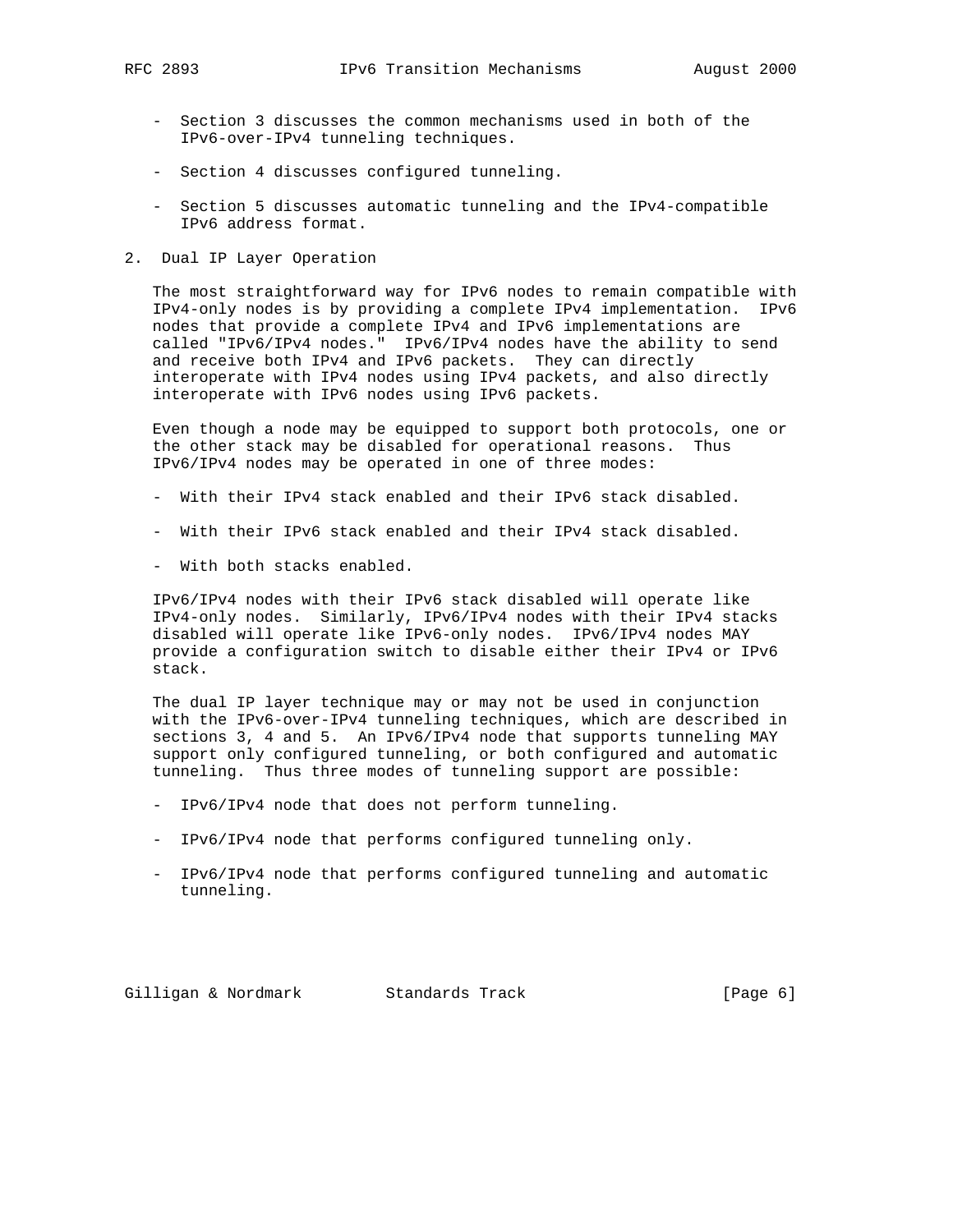# 2.1. Address Configuration

 Because they support both protocols, IPv6/IPv4 nodes may be configured with both IPv4 and IPv6 addresses. IPv6/IPv4 nodes use IPv4 mechanisms (e.g. DHCP) to acquire their IPv4 addresses, and IPv6 protocol mechanisms (e.g. stateless address autoconfiguration) to acquire their IPv6-native addresses. Section 5.2 describes a mechanism by which IPv6/IPv4 nodes that support automatic tunneling MAY use IPv4 protocol mechanisms to acquire their IPv4-compatible IPv6 address.

# 2.2. DNS

 The Domain Naming System (DNS) is used in both IPv4 and IPv6 to map between hostnames and IP addresses. A new resource record type named "A6" has been defined for IPv6 addresses [6] with support for an earlier record named "AAAA". Since IPv6/IPv4 nodes must be able to interoperate directly with both IPv4 and IPv6 nodes, they must provide resolver libraries capable of dealing with IPv4 "A" records as well as IPv6 "A6" and "AAAA" records.

 DNS resolver libraries on IPv6/IPv4 nodes MUST be capable of handling both A6/AAAA and A records. However, when a query locates an A6/AAAA record holding an IPv6 address, and an A record holding an IPv4 address, the resolver library MAY filter or order the results returned to the application in order to influence the version of IP packets used to communicate with that node. In terms of filtering, the resolver library has three alternatives:

- Return only the IPv6 address to the application.
- Return only the IPv4 address to the application.
- Return both addresses to the application.

 If it returns only the IPv6 address, the application will communicate with the node using IPv6. If it returns only the IPv4 address, the application will communicate with the node using IPv4. If it returns both addresses, the application will have the choice which address to use, and thus which IP protocol to employ.

 If it returns both, the resolver MAY elect to order the addresses -- IPv6 first, or IPv4 first. Since most applications try the addresses in the order they are returned by the resolver, this can affect the IP version "preference" of applications.

Gilligan & Nordmark Standards Track [Page 7]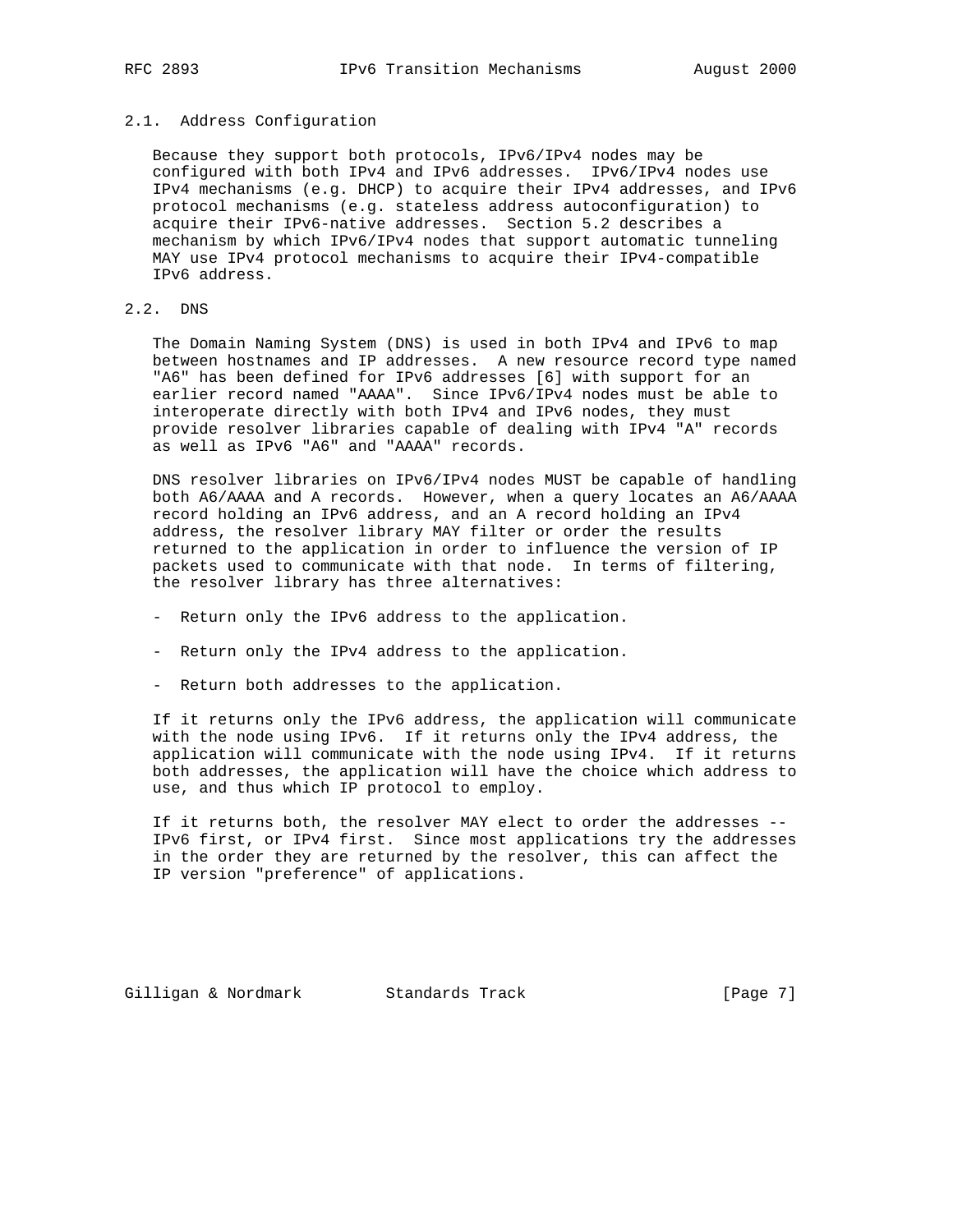The decision to filter or order DNS results is implementation specific. IPv6/IPv4 nodes MAY provide policy configuration to control filtering or ordering of addresses returned by the resolver, or leave the decision entirely up to the application.

 An implementation MUST allow the application to control whether or not such filtering takes place.

2.3. Advertising Addresses in the DNS

 There are some constraint placed on the use of the DNS during transition. Most of these are obvious but are stated here for completeness.

 The recommendation is that A6/AAAA records for a node should not be added to the DNS until all of these are true:

- 1) The address is assigned to the interface on the node.
- 2) The address is configured on the interface.
- 3) The interface is on a link which is connected to the IPv6 infrastructure.

 If an IPv6 node is isolated from an IPv6 perspective (e.g. it is not connected to the 6bone to take a concrete example) constraint #3 would mean that it should not have an address in the DNS.

 This works great when other dual stack nodes tries to contact the isolated dual stack node. There is no IPv6 address in the DNS thus the peer doesn't even try communicating using IPv6 but goes directly to IPv4 (we are assuming both nodes have A records in the DNS.)

 However, this does not work well when the isolated node is trying to establish communication. Even though it does not have an IPv6 address in the DNS it will find A6/AAAA records in the DNS for the peer. Since the isolated node has IPv6 addresses assigned to at least one interface it will try to communicate using IPv6. If it has no IPv6 route to the 6bone (e.g. because the local router was upgraded to advertise IPv6 addresses using Neighbor Discovery but that router doesn't have any IPv6 routes) this communication will fail. Typically this means a few minutes of delay as TCP times out. The TCP specification says that ICMP unreachable messages could be due to routing transients thus they should not immediately terminate the TCP connection. This means that the normal TCP timeout of a few minutes apply. Once TCP times out the application will hopefully try the IPv4 addresses based on the A records in the DNS, but this will be painfully slow.

Gilligan & Nordmark Standards Track (Page 8)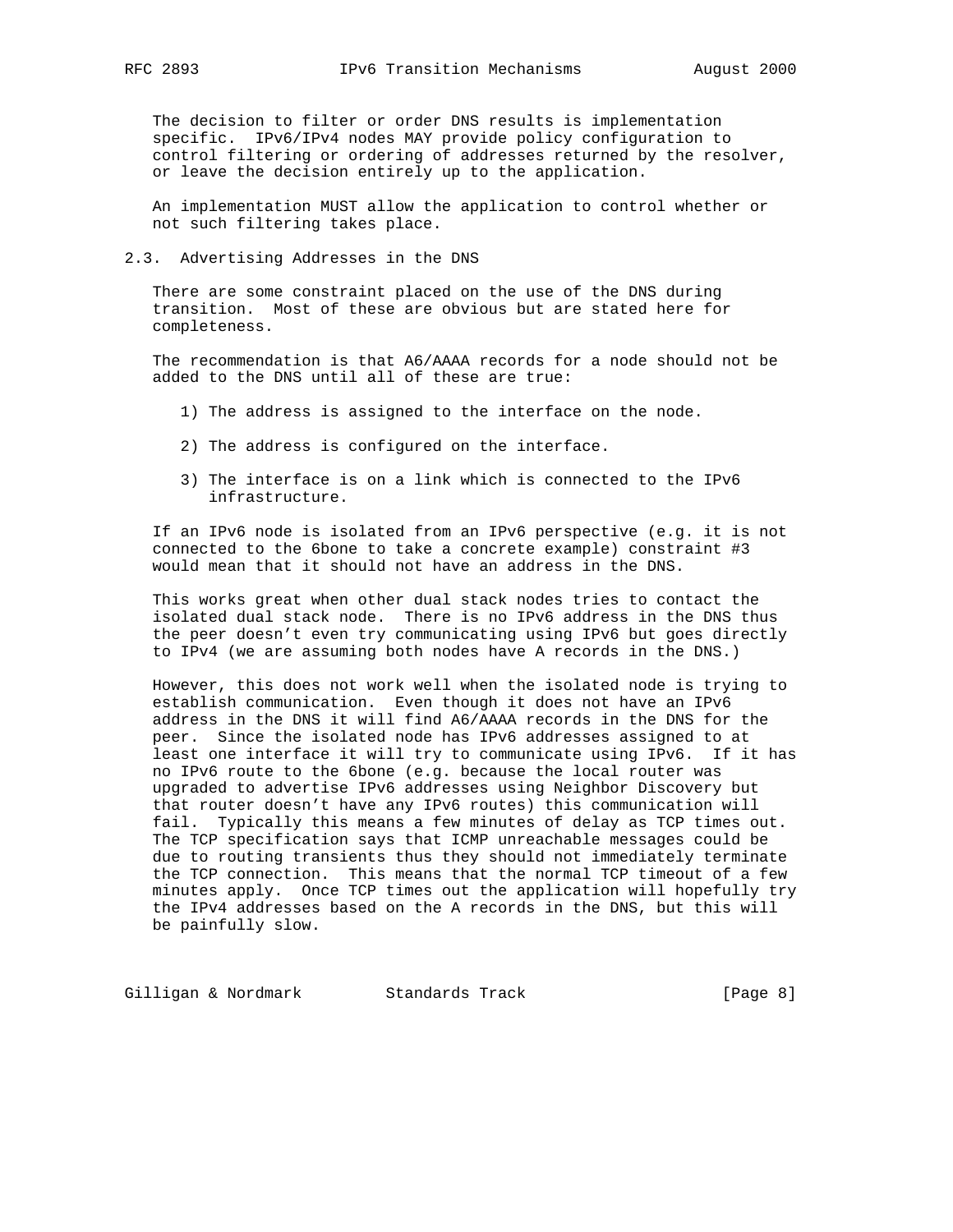A possible implication of the recommendations above is that, if one enables IPv6 on a node on a link without IPv6 infrastructure, and choose to add A6/AAAA records to the DNS for that node, then external IPv6 nodes that might see these A6/AAAA records will possibly try to reach that node using IPv6 and suffer delays or communication failure due to unreachability. (A delay is incurred if the application correctly falls back to using IPv4 if it can not establish communication using IPv6 addresses. If this fallback is not done the application would fail to communicate in this case.) Thus it is suggested that either the recommendations be followed, or care be taken to only do so with nodes that will not be impacted by external accessing delays and/or communication failure.

 In the future when a site or node removes the support for IPv4 the above recommendations apply to when the A records for the node(s) should be removed from the DNS.

3. Common Tunneling Mechanisms

 In most deployment scenarios, the IPv6 routing infrastructure will be built up over time. While the IPv6 infrastructure is being deployed, the existing IPv4 routing infrastructure can remain functional, and can be used to carry IPv6 traffic. Tunneling provides a way to utilize an existing IPv4 routing infrastructure to carry IPv6 traffic.

 IPv6/IPv4 hosts and routers can tunnel IPv6 datagrams over regions of IPv4 routing topology by encapsulating them within IPv4 packets. Tunneling can be used in a variety of ways:

- Router-to-Router. IPv6/IPv4 routers interconnected by an IPv4 infrastructure can tunnel IPv6 packets between themselves. In this case, the tunnel spans one segment of the end-to-end path that the IPv6 packet takes.
- Host-to-Router. IPv6/IPv4 hosts can tunnel IPv6 packets to an intermediary IPv6/IPv4 router that is reachable via an IPv4 infrastructure. This type of tunnel spans the first segment of the packet's end-to-end path.
- Host-to-Host. IPv6/IPv4 hosts that are interconnected by an IPv4 infrastructure can tunnel IPv6 packets between themselves. In this case, the tunnel spans the entire end-to-end path that the packet takes.
- Router-to-Host. IPv6/IPv4 routers can tunnel IPv6 packets to their final destination IPv6/IPv4 host. This tunnel spans only the last segment of the end-to-end path.

Gilligan & Nordmark Standards Track (Page 9)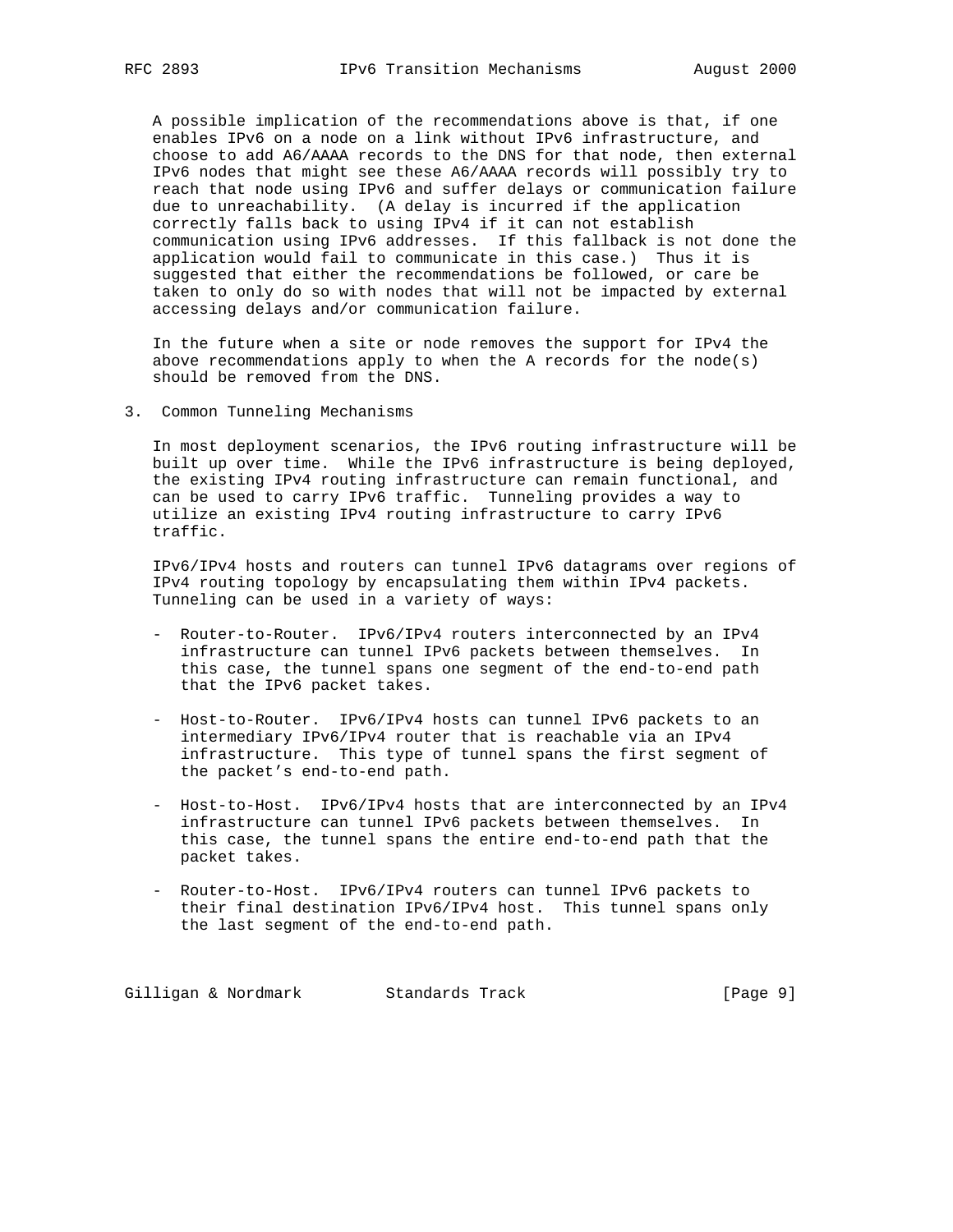Tunneling techniques are usually classified according to the mechanism by which the encapsulating node determines the address of the node at the end of the tunnel. In the first two tunneling methods listed above -- router-to-router and host-to-router -- the IPv6 packet is being tunneled to a router. The endpoint of this type of tunnel is an intermediary router which must decapsulate the IPv6 packet and forward it on to its final destination. When tunneling to a router, the endpoint of the tunnel is different from the destination of the packet being tunneled. So the addresses in the IPv6 packet being tunneled can not provide the IPv4 address of the tunnel endpoint. Instead, the tunnel endpoint address must be determined from configuration information on the node performing the tunneling. We use the term "configured tunneling" to describe the type of tunneling where the endpoint is explicitly configured.

 In the last two tunneling methods -- host-to-host and router-to-host -- the IPv6 packet is tunneled all the way to its final destination. In this case, the destination address of both the IPv6 packet and the encapsulating IPv4 header identify the same node! This fact can be exploited by encoding information in the IPv6 destination address that will allow the encapsulating node to determine tunnel endpoint IPv4 address automatically. Automatic tunneling employs this technique, using an special IPv6 address format with an embedded IPv4 address to allow tunneling nodes to automatically derive the tunnel endpoint IPv4 address. This eliminates the need to explicitly configure the tunnel endpoint address, greatly simplifying configuration.

 The two tunneling techniques -- automatic and configured -- differ primarily in how they determine the tunnel endpoint address. Most of the underlying mechanisms are the same:

- The entry node of the tunnel (the encapsulating node) creates an encapsulating IPv4 header and transmits the encapsulated packet.
- The exit node of the tunnel (the decapsulating node) receives the encapsulated packet, reassembles the packet if needed, removes the IPv4 header, updates the IPv6 header, and processes the received IPv6 packet.
- The encapsulating node MAY need to maintain soft state information for each tunnel recording such parameters as the MTU of the tunnel in order to process IPv6 packets forwarded into the tunnel. Since the number of tunnels that any one host or router may be using may grow to be quite large, this state information can be cached and discarded when not in use.

Gilligan & Nordmark Standards Track [Page 10]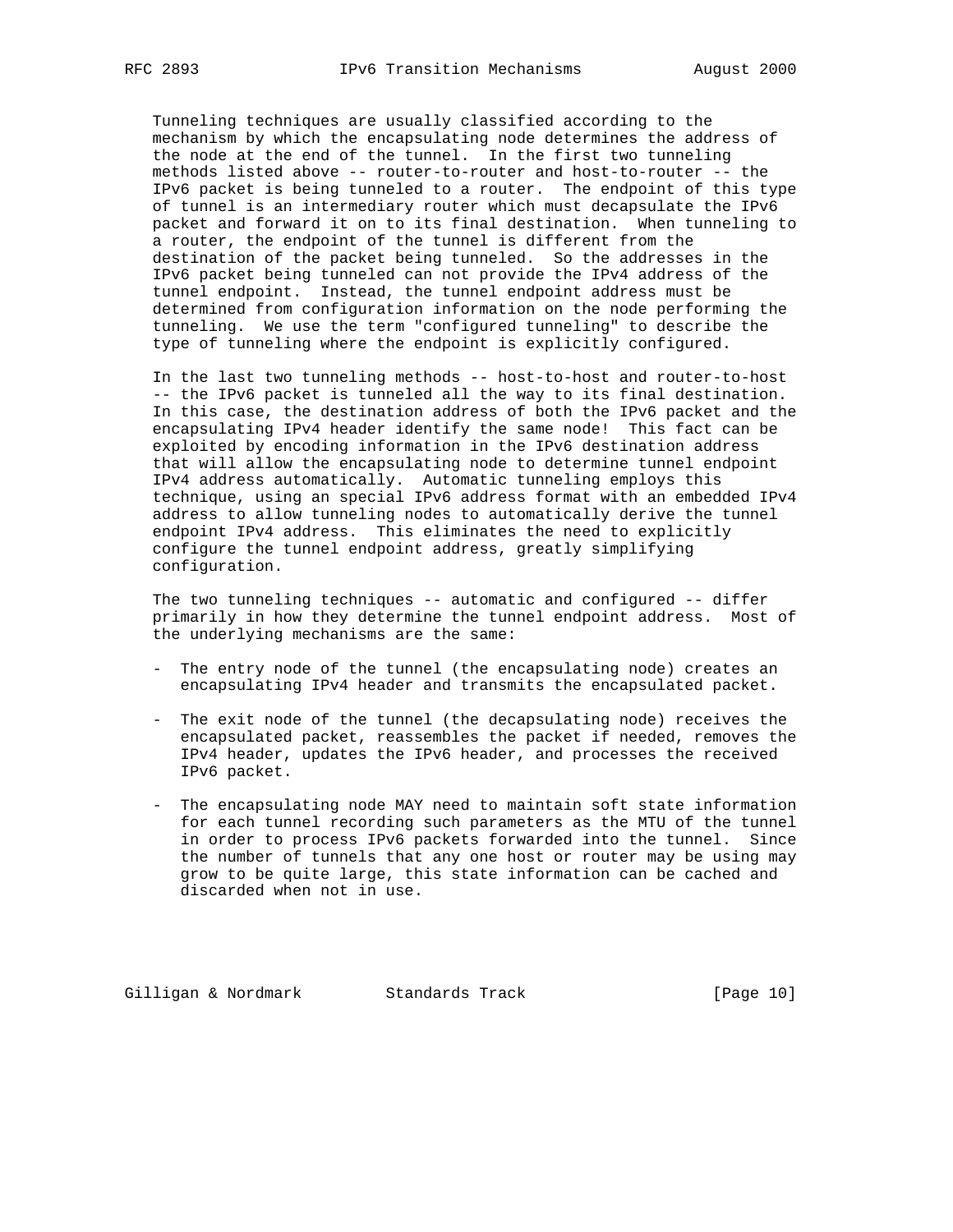The remainder of this section discusses the common mechanisms that apply to both types of tunneling. Subsequent sections discuss how the tunnel endpoint address is determined for automatic and configured tunneling.

### 3.1. Encapsulation

The encapsulation of an IPv6 datagram in IPv4 is shown below:



### Encapsulating IPv6 in IPv4

 In addition to adding an IPv4 header, the encapsulating node also has to handle some more complex issues:

- Determine when to fragment and when to report an ICMP "packet too big" error back to the source.
- How to reflect IPv4 ICMP errors from routers along the tunnel path back to the source as IPv6 ICMP errors.

Those issues are discussed in the following sections.

3.2. Tunnel MTU and Fragmentation

 The encapsulating node could view encapsulation as IPv6 using IPv4 as a link layer with a very large MTU (65535-20 bytes to be exact; 20 bytes "extra" are needed for the encapsulating IPv4 header). The encapsulating node would need only to report IPv6 ICMP "packet too big" errors back to the source for packets that exceed this MTU. However, such a scheme would be inefficient for two reasons:

Gilligan & Nordmark Standards Track (Page 11)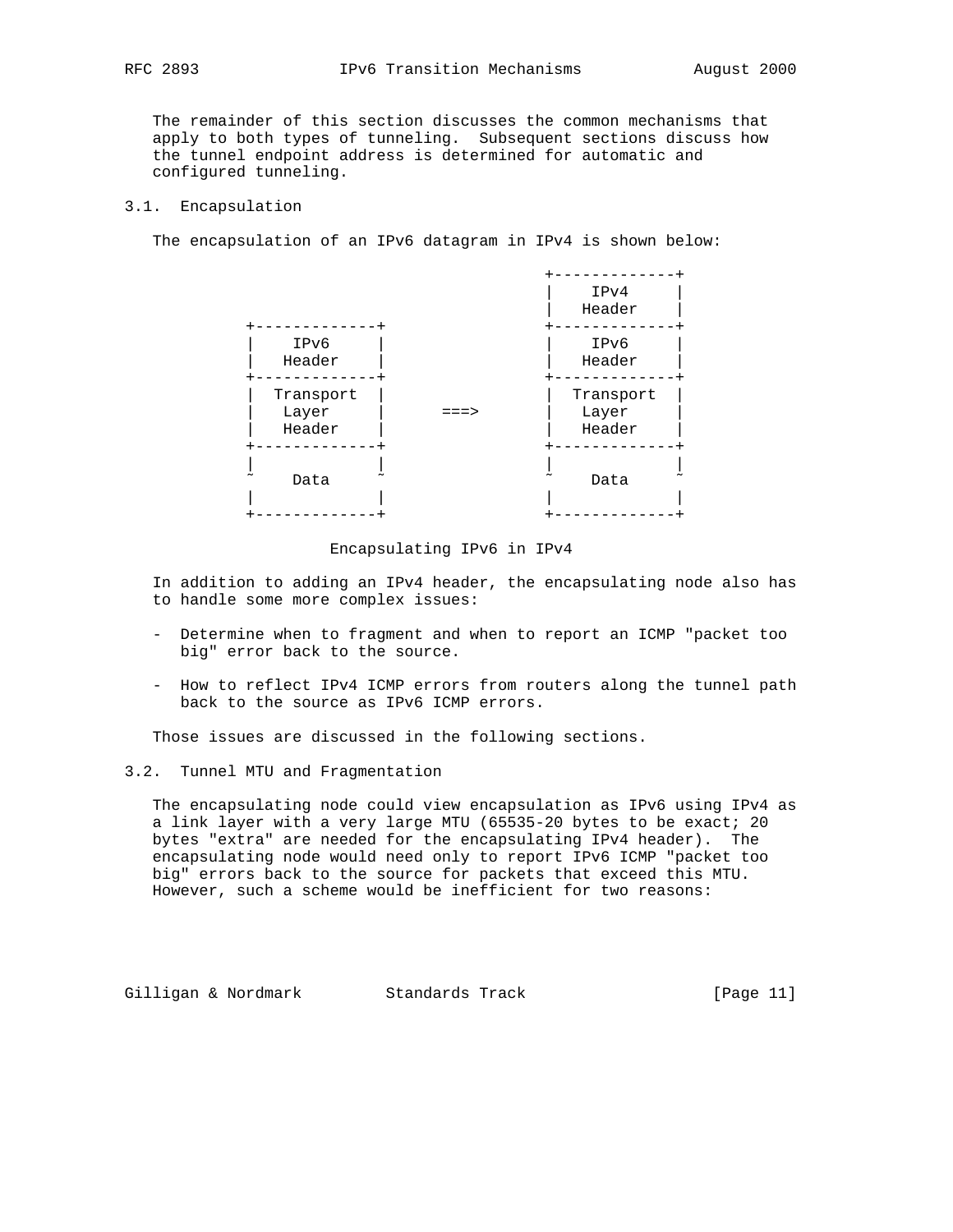- 1) It would result in more fragmentation than needed. IPv4 layer fragmentation SHOULD be avoided due to the performance problems caused by the loss unit being smaller than the retransmission unit [11].
- 2) Any IPv4 fragmentation occurring inside the tunnel would have to be reassembled at the tunnel endpoint. For tunnels that terminate at a router, this would require additional memory to reassemble the IPv4 fragments into a complete IPv6 packet before that packet could be forwarded onward.

 The fragmentation inside the tunnel can be reduced to a minimum by having the encapsulating node track the IPv4 Path MTU across the tunnel, using the IPv4 Path MTU Discovery Protocol [8] and recording the resulting path MTU. The IPv6 layer in the encapsulating node can then view a tunnel as a link layer with an MTU equal to the IPv4 path MTU, minus the size of the encapsulating IPv4 header.

 Note that this does not completely eliminate IPv4 fragmentation in the case when the IPv4 path MTU would result in an IPv6 MTU less than 1280 bytes. (Any link layer used by IPv6 has to have an MTU of at least 1280 bytes [4].) In this case the IPv6 layer has to "see" a link layer with an MTU of 1280 bytes and the encapsulating node has to use IPv4 fragmentation in order to forward the 1280 byte IPv6 packets.

 The encapsulating node can employ the following algorithm to determine when to forward an IPv6 packet that is larger than the tunnel's path MTU using IPv4 fragmentation, and when to return an IPv6 ICMP "packet too big" message:

 if (IPv4 path MTU - 20) is less than or equal to 1280 if packet is larger than 1280 bytes Send IPv6 ICMP "packet too big" with MTU = 1280. Drop packet. else Encapsulate but do not set the Don't Fragment flag in the IPv4 header. The resulting IPv4 packet might be fragmented by the IPv4 layer on the encapsulating node or by some router along the IPv4 path. endif else if packet is larger than (IPv4 path MTU - 20) Send IPv6 ICMP "packet too big" with  $MTU = (IPv4 path MTU - 20)$ . Drop packet.

else

Gilligan & Nordmark Standards Track [Page 12]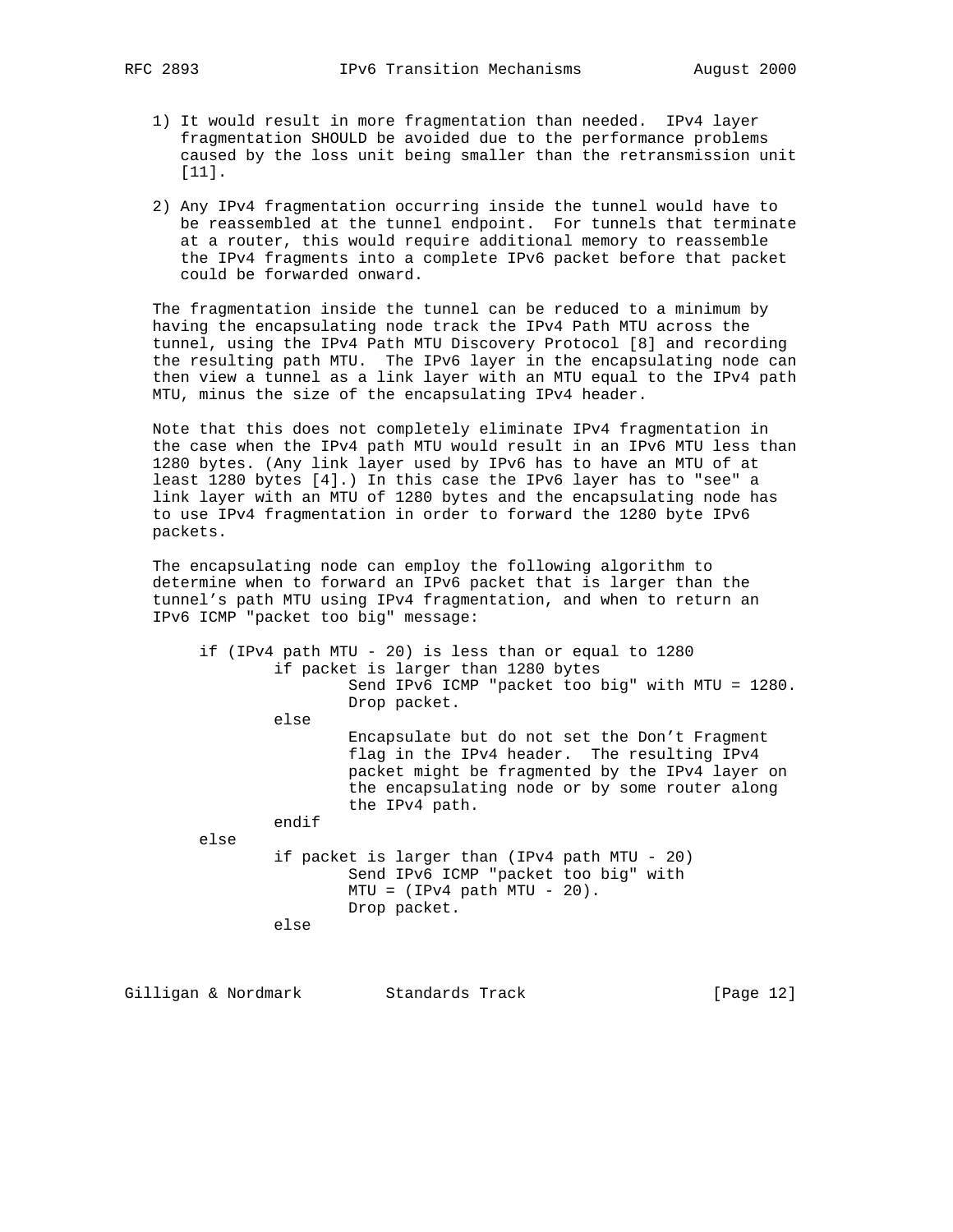Encapsulate and set the Don't Fragment flag in the IPv4 header.

#### endif endif

 Encapsulating nodes that have a large number of tunnels might not be able to store the IPv4 Path MTU for all tunnels. Such nodes can, at the expense of additional fragmentation in the network, avoid using the IPv4 Path MTU algorithm across the tunnel and instead use the MTU of the link layer (under IPv4) in the above algorithm instead of the IPv4 path MTU.

 In this case the Don't Fragment bit MUST NOT be set in the encapsulating IPv4 header.

### 3.3. Hop Limit

 IPv6-over-IPv4 tunnels are modeled as "single-hop". That is, the IPv6 hop limit is decremented by 1 when an IPv6 packet traverses the tunnel. The single-hop model serves to hide the existence of a tunnel. The tunnel is opaque to users of the network, and is not detectable by network diagnostic tools such as traceroute.

 The single-hop model is implemented by having the encapsulating and decapsulating nodes process the IPv6 hop limit field as they would if they were forwarding a packet on to any other datalink. That is, they decrement the hop limit by 1 when forwarding an IPv6 packet. (The originating node and final destination do not decrement the hop limit.)

 The TTL of the encapsulating IPv4 header is selected in an implementation dependent manner. The current suggested value is published in the "Assigned Numbers RFC. Implementations MAY provide a mechanism to allow the administrator to configure the IPv4 TTL such as the one specified in the IP Tunnel MIB [17].

# 3.4. Handling IPv4 ICMP errors

 In response to encapsulated packets it has sent into the tunnel, the encapsulating node might receive IPv4 ICMP error messages from IPv4 routers inside the tunnel. These packets are addressed to the encapsulating node because it is the IPv4 source of the encapsulated packet.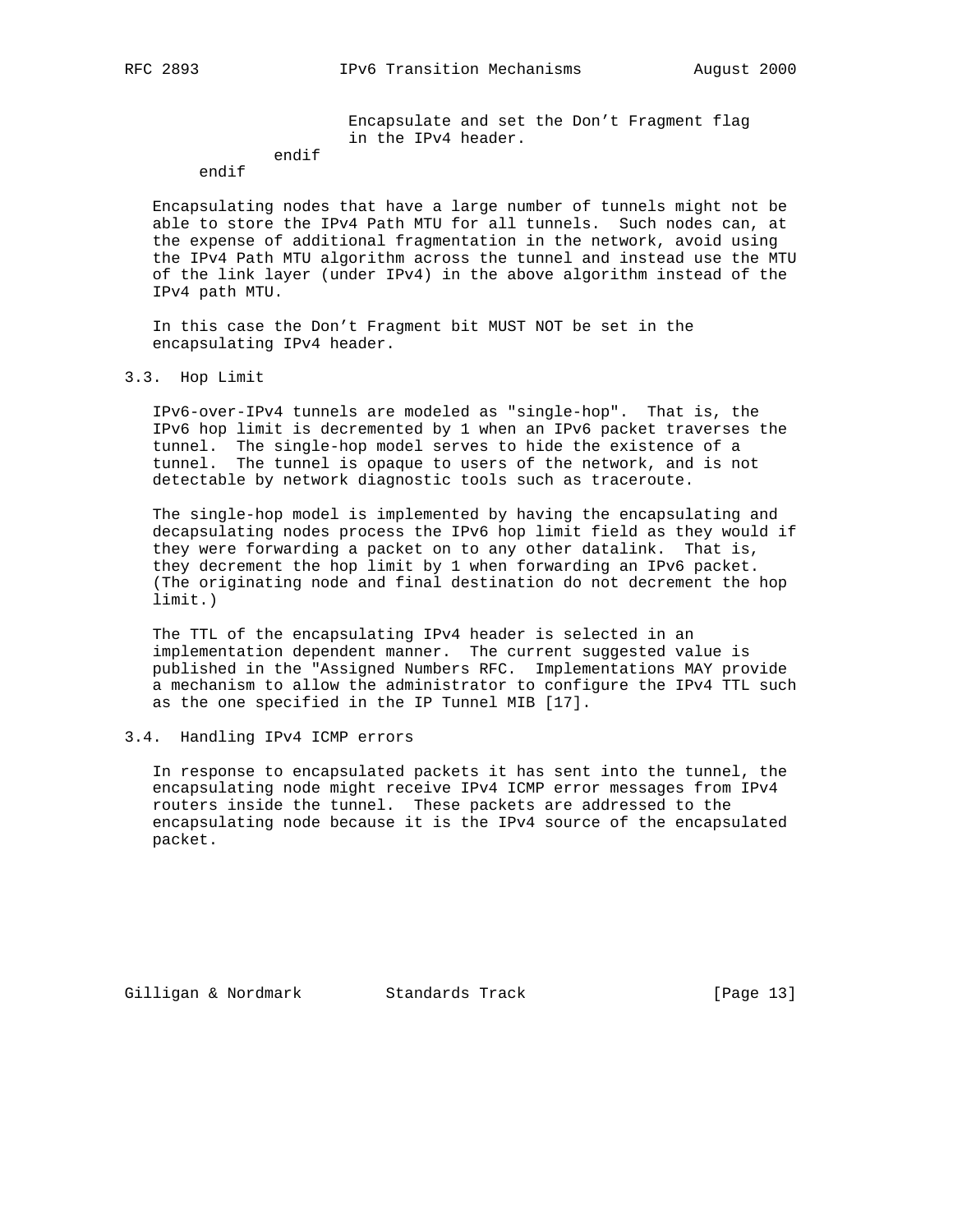The ICMP "packet too big" error messages are handled according to IPv4 Path MTU Discovery [8] and the resulting path MTU is recorded in the IPv4 layer. The recorded path MTU is used by IPv6 to determine if an IPv6 ICMP "packet too big" error has to be generated as described in section 3.2.

 The handling of other types of ICMP error messages depends on how much information is included in the "packet in error" field, which holds the encapsulated packet that caused the error.

 Many older IPv4 routers return only 8 bytes of data beyond the IPv4 header of the packet in error, which is not enough to include the address fields of the IPv6 header. More modern IPv4 routers are likely to return enough data beyond the IPv4 header to include the entire IPv6 header and possibly even the data beyond that.

 If the offending packet includes enough data, the encapsulating node MAY extract the encapsulated IPv6 packet and use it to generate an IPv6 ICMP message directed back to the originating IPv6 node, as shown below:

|        | IPv4 Header<br>$dst = encaps$<br>node |                                            |
|--------|---------------------------------------|--------------------------------------------|
|        | ICMP<br>Header                        |                                            |
| IPv4   | IPv4 Header<br>$src = encaps$<br>node |                                            |
| Packet | IPv6                                  |                                            |
| in     | Header                                | Original IPv6<br>Packet -                  |
| Error  | Transport<br>Header                   | Can be used to<br>generate an<br>IPv6 ICMP |
|        | Data                                  | error message<br>back to the source.       |
|        |                                       |                                            |

IPv4 ICMP Error Message Returned to Encapsulating Node

Gilligan & Nordmark Standards Track [Page 14]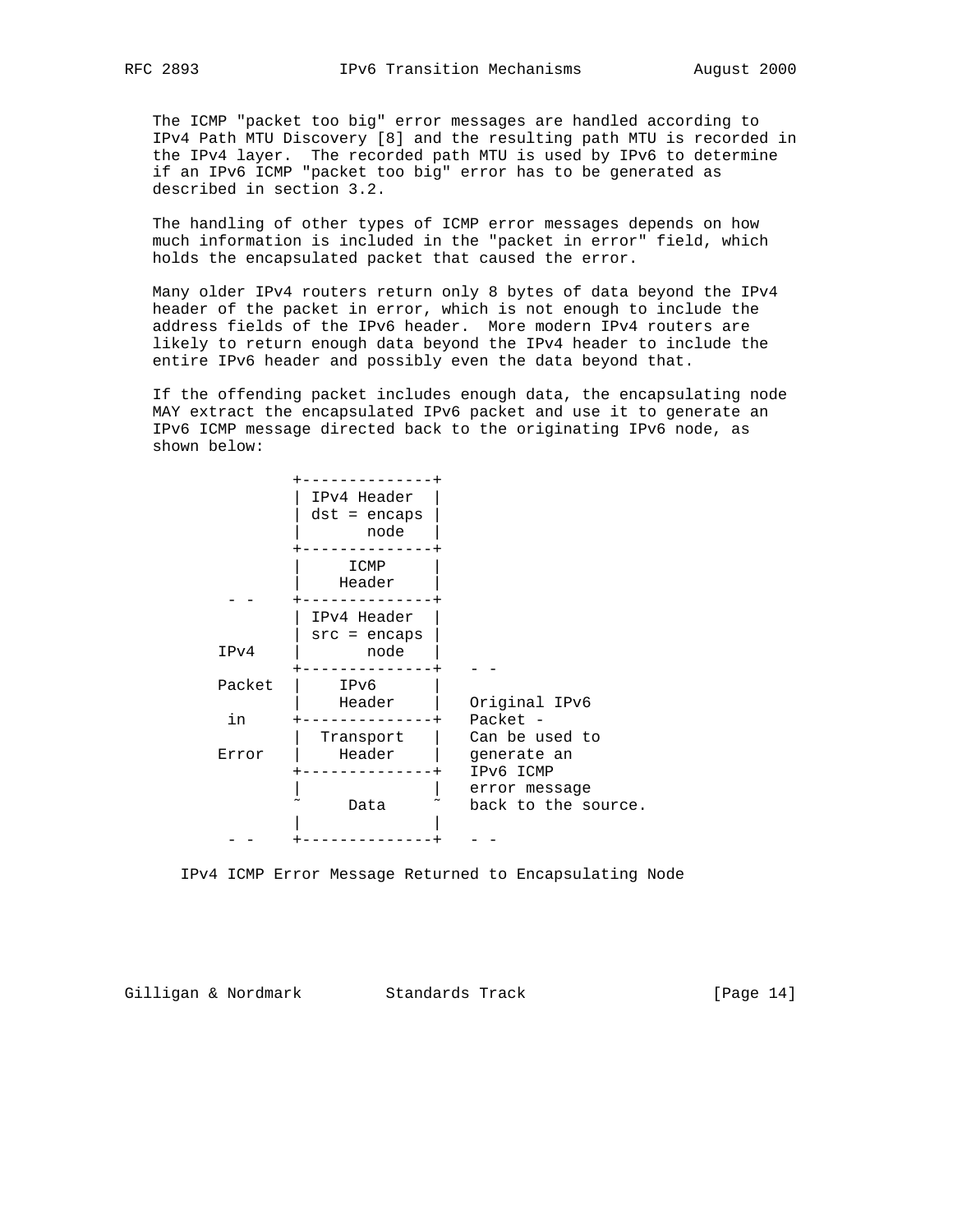# 3.5. IPv4 Header Construction

 When encapsulating an IPv6 packet in an IPv4 datagram, the IPv4 header fields are set as follows:

Version:

4

IP Header Length in 32-bit words:

5 (There are no IPv4 options in the encapsulating header.)

Type of Service:

 0. [Note that work underway in the IETF is redefining the Type of Service byte and as a result future RFCs might define a different behavior for the ToS byte when tunneling.]

Total Length:

 Payload length from IPv6 header plus length of IPv6 and IPv4 headers (i.e. a constant 60 bytes).

Identification:

 Generated uniquely as for any IPv4 packet transmitted by the system.

Flags:

 Set the Don't Fragment (DF) flag as specified in section 3.2. Set the More Fragments (MF) bit as necessary if fragmenting.

Fragment offset:

Set as necessary if fragmenting.

Time to Live:

Set in implementation-specific manner.

Protocol:

41 (Assigned payload type number for IPv6)

Gilligan & Nordmark Standards Track [Page 15]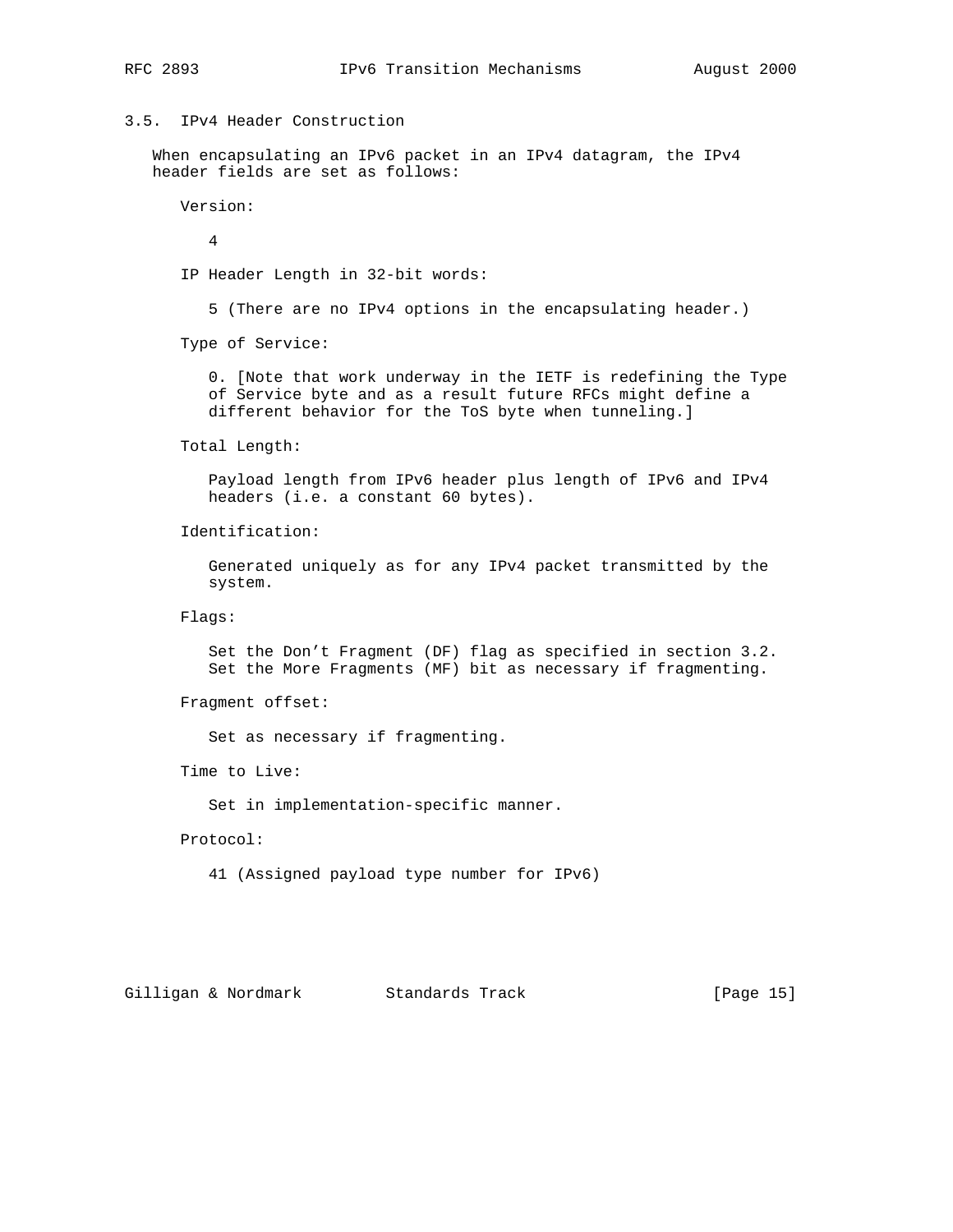Header Checksum:

Calculate the checksum of the IPv4 header.

Source Address:

IPv4 address of outgoing interface of the encapsulating node.

Destination Address:

IPv4 address of tunnel endpoint.

Any IPv6 options are preserved in the packet (after the IPv6 header).

3.6. Decapsulation

 When an IPv6/IPv4 host or a router receives an IPv4 datagram that is addressed to one of its own IPv4 address, and the value of the protocol field is 41, it reassembles if the packet if it is fragmented at the IPv4 level, then it removes the IPv4 header and submits the IPv6 datagram to its IPv6 layer code.

 The decapsulating node MUST be capable of reassembling an IPv4 packet that is 1300 bytes (1280 bytes plus IPv4 header).

The decapsulation is shown below:



Decapsulating IPv6 from IPv4

Gilligan & Nordmark Standards Track (Page 16)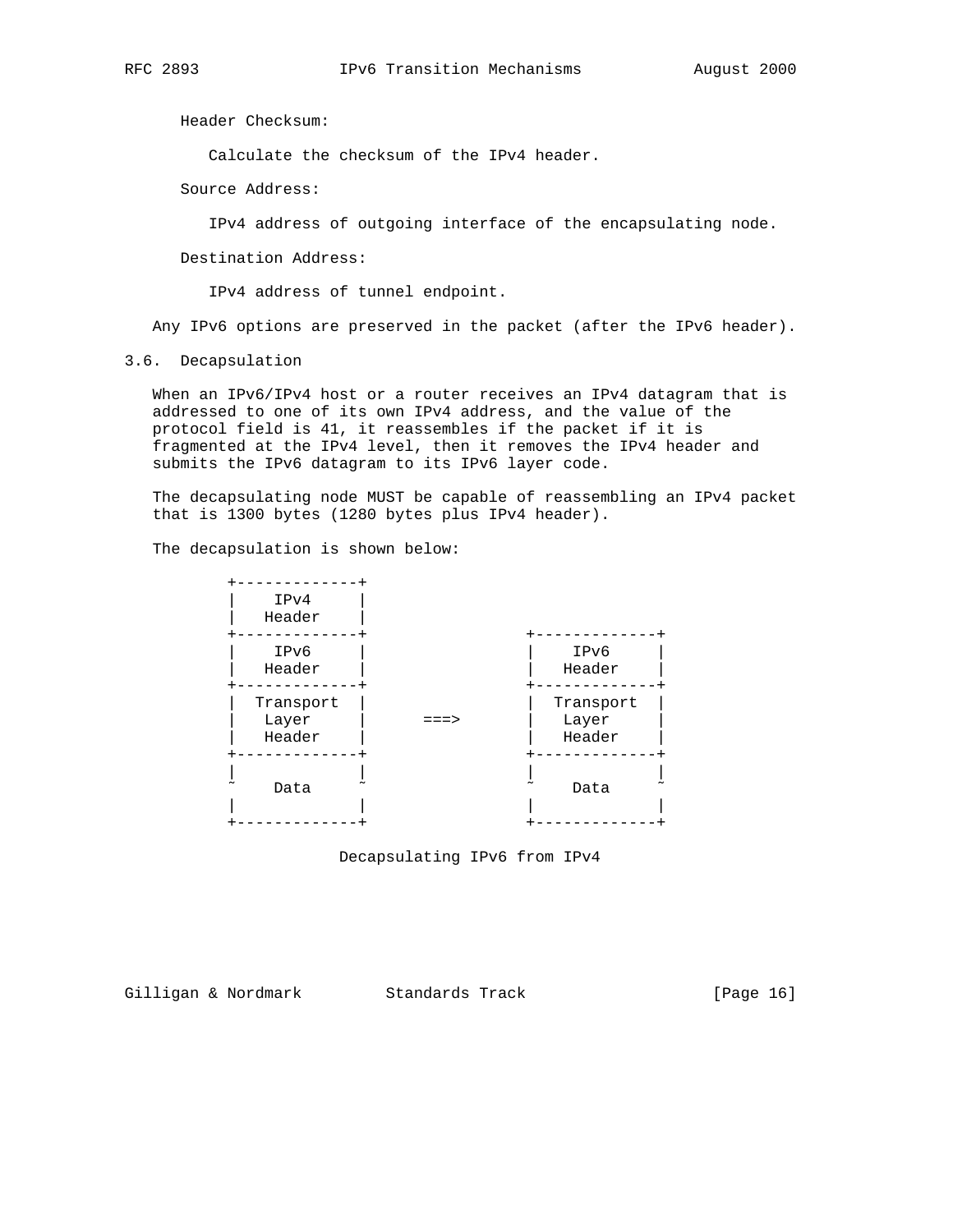When decapsulating the packet, the IPv6 header is not modified. [Note that work underway in the IETF is redefining the Type of Service byte and as a result future RFCs might define a different behavior for the ToS byte when decapsulating a tunneled packet.] If the packet is subsequently forwarded, its hop limit is decremented by one.

 As part of the decapsulation the node SHOULD silently discard a packet with an invalid IPv4 source address such as a multicast address, a broadcast address, 0.0.0.0, and 127.0.0.1. In general it SHOULD apply the rules for martian filtering in [18] and ingress filtering [13] on the IPv4 source address.

The encapsulating IPv4 header is discarded.

 After the decapsulation the node SHOULD silently discard a packet with an invalid IPv6 source address. This includes IPv6 multicast addresses, the unspecified address, and the loopback address but also IPv4-compatible IPv6 source addresses where the IPv4 part of the address is an (IPv4) multicast address, broadcast address, 0.0.0.0, or 127.0.0.1. In general it SHOULD apply the rules for martian filtering in [18] and ingress filtering [13] on the IPv4-compatible source address.

 The decapsulating node performs IPv4 reassembly before decapsulating the IPv6 packet. All IPv6 options are preserved even if the encapsulating IPv4 packet is fragmented.

 After the IPv6 packet is decapsulated, it is processed almost the same as any received IPv6 packet. The only difference being that a decapsulated packet MUST NOT be forwarded unless the node has been explicitly configured to forward such packets for the given IPv4 source address. This configuration can be implicit in e.g., having a configured tunnel which matches the IPv4 source address. This restriction is needed to prevent tunneling to be used as a tool to circumvent ingress filtering [13].

# 3.7. Link-Local Addresses

 Both the configured and automatic tunnels are IPv6 interfaces (over the IPv4 "link layer") thus MUST have link-local addresses. The link-local addresses are used by routing protocols operating over the tunnels.

 The Interface Identifier [14] for such an Interface SHOULD be the 32-bit IPv4 address of that interface, with the bytes in the same order in which they would appear in the header of an IPv4 packet, padded at the left with zeros to a total of 64 bits. Note that the

Gilligan & Nordmark Standards Track (Page 17)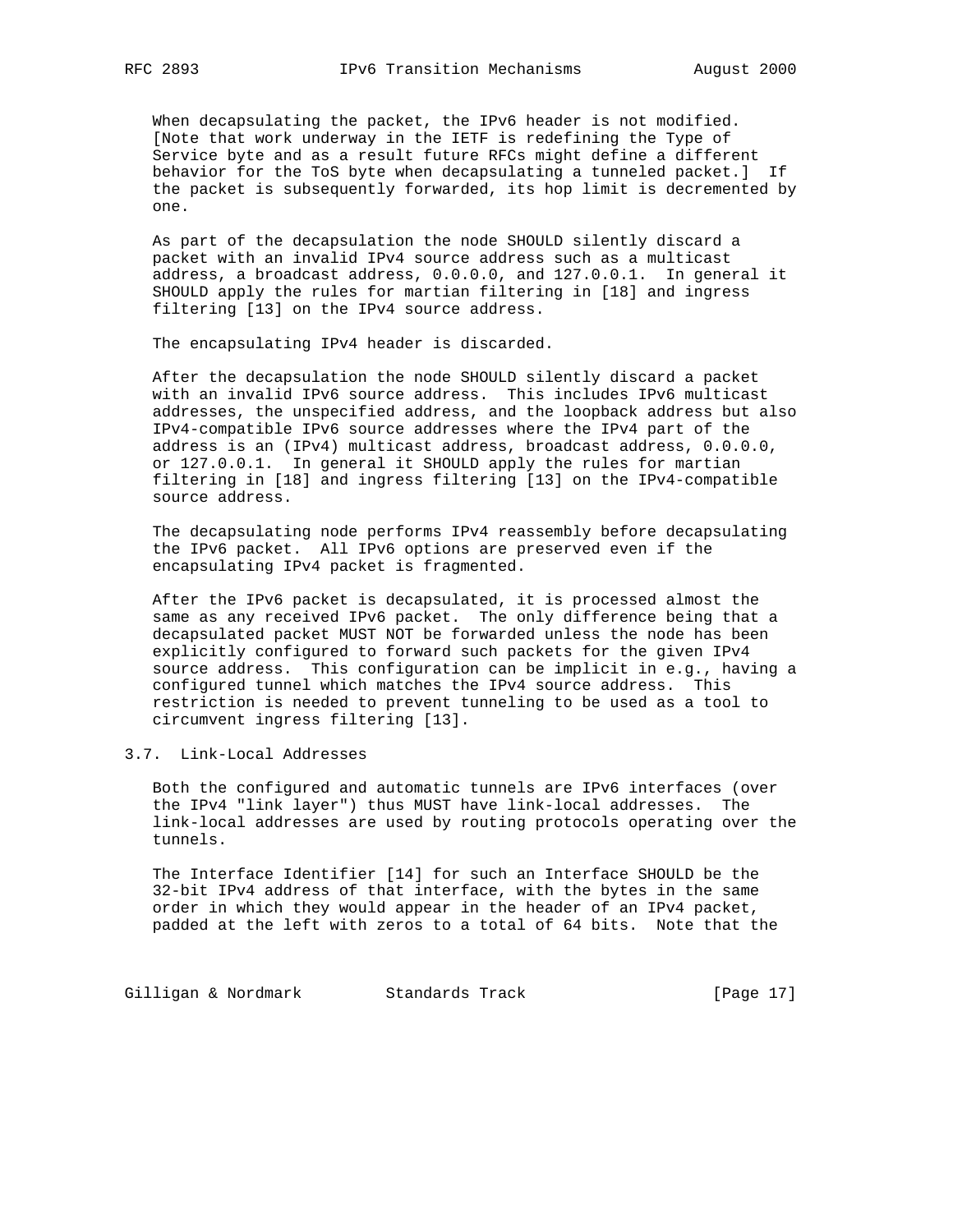"Universal/Local" bit is zero, indicating that the Interface Identifier is not globally unique. When the host has more than one IPv4 address in use on the physical interface concerned, an administrative choice of one of these IPv4 addresses is made.

 The IPv6 Link-local address [14] for an IPv4 virtual interface is formed by appending the Interface Identifier, as defined above, to the prefix FE80::/64.

| FE.    |         | $\mathbf{1}$ | -------+-------+-------+--- | ( ) ( ) |  |
|--------|---------|--------------|-----------------------------|---------|--|
| $\cup$ | 00   00 |              | 00   IPv4 Address           |         |  |

# 3.8. Neighbor Discovery over Tunnels

 Automatic tunnels and unidirectional configured tunnels are considered to be unidirectional. Thus the only aspects of Neighbor Discovery [7] and Stateless Address Autoconfiguration [5] that apply to these tunnels is the formation of the link-local address.

 If an implementation provides bidirectional configured tunnels it MUST at least accept and respond to the probe packets used by Neighbor Unreachability Detection [7]. Such implementations SHOULD also send NUD probe packets to detect when the configured tunnel fails at which point the implementation can use an alternate path to reach the destination. Note that Neighbor Discovery allows that the sending of NUD probes be omitted for router to router links if the routing protocol tracks bidirectional reachability.

 For the purposes of Neighbor Discovery the automatic and configured tunnels specified in this document as assumed to NOT have a link layer address, even though the link-layer (IPv4) does have address. This means that a sender of Neighbor Discovery packets

- SHOULD NOT include Source Link Layer Address options or Target Link Layer Address options on the tunnel link.
- MUST silently ignore any received SLLA or TLLA options on the tunnel link.

# 4. Configured Tunneling

 In configured tunneling, the tunnel endpoint address is determined from configuration information in the encapsulating node. For each tunnel, the encapsulating node must store the tunnel endpoint address. When an IPv6 packet is transmitted over a tunnel, the

Gilligan & Nordmark Standards Track (Page 18)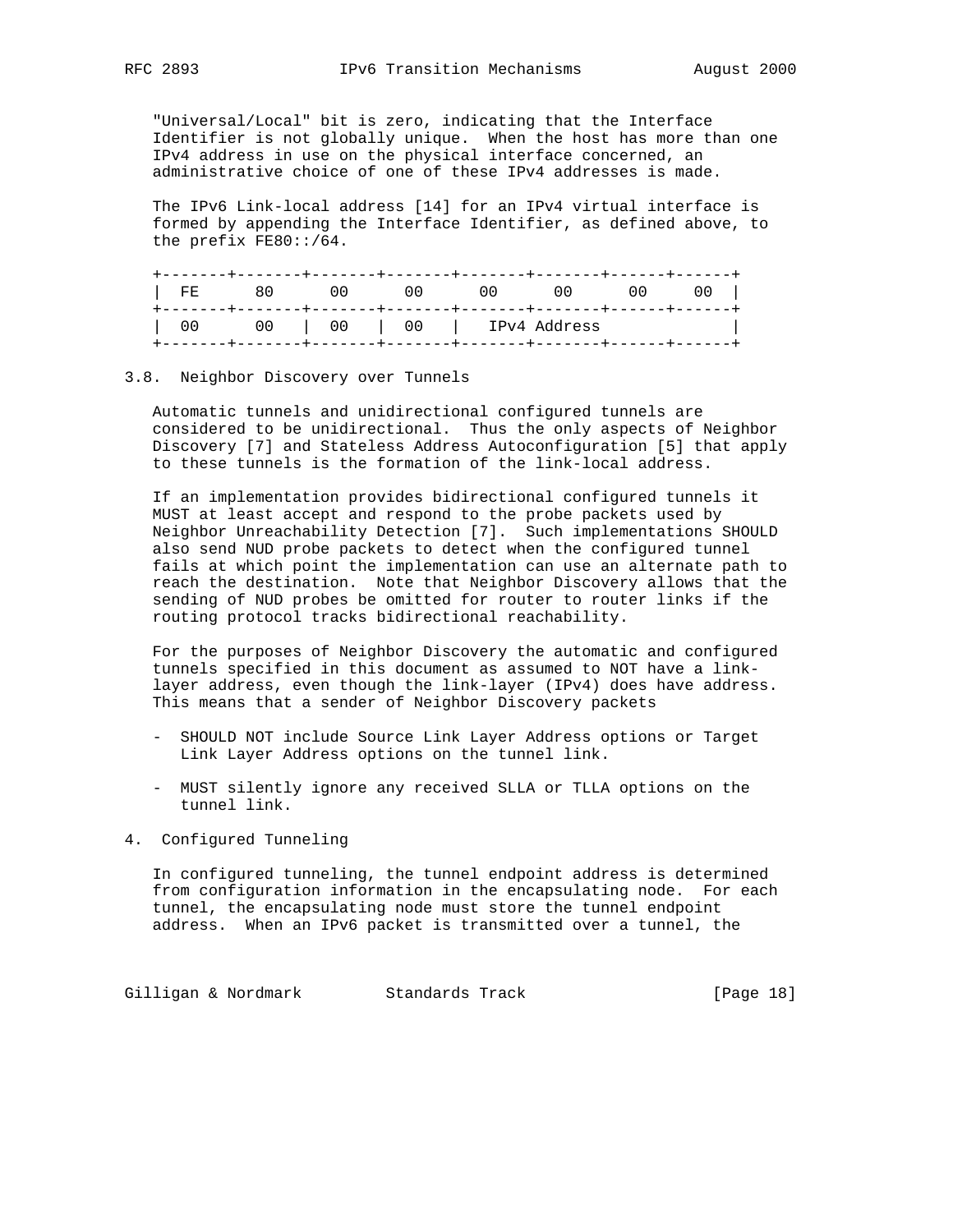tunnel endpoint address configured for that tunnel is used as the destination address for the encapsulating IPv4 header.

 The determination of which packets to tunnel is usually made by routing information on the encapsulating node. This is usually done via a routing table, which directs packets based on their destination address using the prefix mask and match technique.

4.1. Default Configured Tunnel

 IPv6/IPv4 hosts that are connected to datalinks with no IPv6 routers MAY use a configured tunnel to reach an IPv6 router. This tunnel allows the host to communicate with the rest of the IPv6 Internet (i.e. nodes with IPv6-native addresses). If the IPv4 address of an IPv6/IPv4 router bordering the IPv6 backbone is known, this can be used as the tunnel endpoint address. This tunnel can be configured into the routing table as an IPv6 "default route". That is, all IPv6 destination addresses will match the route and could potentially traverse the tunnel. Since the "mask length" of such a default route is zero, it will be used only if there are no other routes with a longer mask that match the destination. The default configured tunnel can be used in conjunction with automatic tunneling, as described in section 5.4.

4.2. Default Configured Tunnel using IPv4 "Anycast Address"

 The tunnel endpoint address of such a default tunnel could be the IPv4 address of one IPv6/IPv4 router at the border of the IPv6 backbone. Alternatively, the tunnel endpoint could be an IPv4 "anycast address". With this approach, multiple IPv6/IPv4 routers at the border advertise IPv4 reachability to the same IPv4 address. All of these routers accept packets to this address as their own, and will decapsulate IPv6 packets tunneled to this address. When an IPv6/IPv4 node sends an encapsulated packet to this address, it will be delivered to only one of the border routers, but the sending node will not know which one. The IPv4 routing system will generally carry the traffic to the closest router.

 Using a default tunnel to an IPv4 "anycast address" provides a high degree of robustness since multiple border router can be provided, and, using the normal fallback mechanisms of IPv4 routing, traffic will automatically switch to another router when one goes down. However, care must be taking when using such a default tunnel to prevent different IPv4 fragments from arriving at different routers for reassembly. This can be prevented by either avoiding fragmentation of the encapsulated packets (by ensuring an IPv4 MTU of at least 1300 bytes) or by preventing frequent changes to IPv4 routing.

Gilligan & Nordmark Standards Track [Page 19]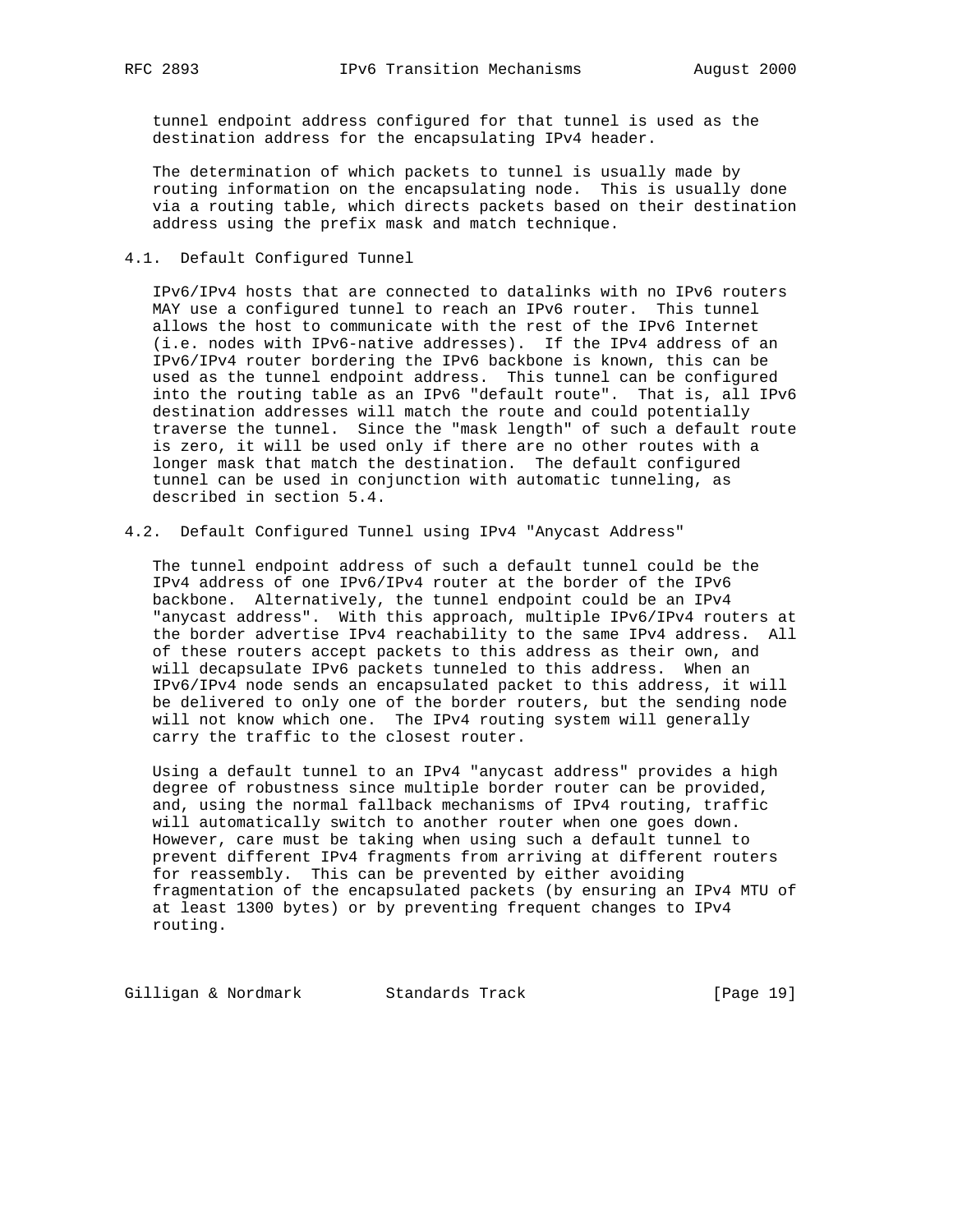#### 4.3. Ingress Filtering

 The decapsulating node MUST verify that the tunnel source address is acceptable before forwarding decapsulated packets to avoid circumventing ingress filtering [13]. Note that packets which are delivered to transport protocols on the decapsulating node SHOULD NOT be subject to these checks. For bidirectional configured tunnels this is done by verifying that the source address is the IPv4 address of the other end of the tunnel. For unidirectional configured tunnels the decapsulating node MUST be configured with a list of source IPv4 address prefixes that are acceptable. Such a list MUST default to not having any entries i.e. the node has to be explicitly configured to forward decapsulated packets received over unidirectional configured tunnels.

5. Automatic Tunneling

 In automatic tunneling, the tunnel endpoint address is determined by the IPv4-compatible destination address of the IPv6 packet being tunneled. Automatic tunneling allows IPv6/IPv4 nodes to communicate over IPv4 routing infrastructures without pre-configuring tunnels.

5.1. IPv4-Compatible Address Format

 IPv6/IPv4 nodes that perform automatic tunneling are assigned IPv4 compatible address. An IPv4-compatible address is identified by an all-zeros 96-bit prefix, and holds an IPv4 address in the low-order 32-bits. IPv4-compatible addresses are structured as follows:

| $96 - bits$                         | 32-bits      |
|-------------------------------------|--------------|
| 0:0:0:0:0:0:0                       | IPv4 Address |
| IPv4-Compatible IPv6 Address Format |              |

 IPv4-compatible addresses are assigned exclusively to nodes that support automatic tunneling. A node SHOULD be configured with an IPv4-compatible address only if it is prepared to accept IPv6 packets destined to that address encapsulated in IPv4 packets destined to the embedded IPv4 address.

 An IPv4-compatible address is globally unique as long as the IPv4 address is not from the private IPv4 address space [15]. An implementation SHOULD behave as if its IPv4-compatible address(es) are assigned to the node's automatic tunneling interface, even if the implementation does not implement automatic tunneling using a concept of interfaces. Thus the IPv4-compatible address SHOULD NOT be viewed as being attached to e.g. an Ethernet interface i.e. implications

Gilligan & Nordmark Standards Track (Page 20)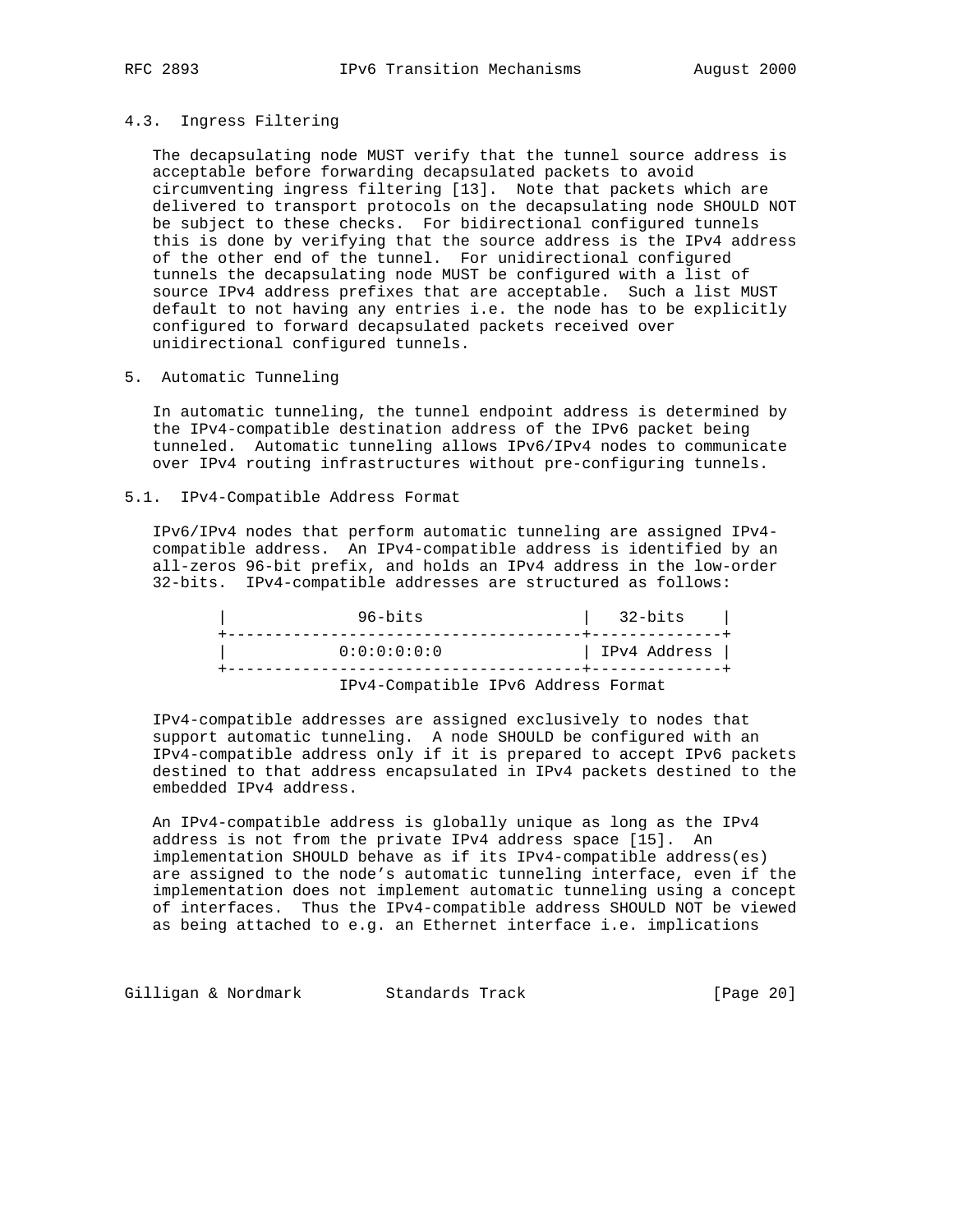should not use the Neighbor Discovery mechanisms like NUD [7] at the Ethernet. Any such interactions should be done using the encapsulated packets i.e. over the automatic tunneling (conceptual) interface.

5.2. IPv4-Compatible Address Configuration

 An IPv6/IPv4 node with an IPv4-compatible address uses that address as one of its IPv6 addresses, while the IPv4 address embedded in the low-order 32-bits serves as the IPv4 address for one of its interfaces.

 An IPv6/IPv4 node MAY acquire its IPv4-compatible IPv6 addresses via IPv4 address configuration protocols. It MAY use any IPv4 address configuration mechanism to acquire its IPv4 address, then "map" that address into an IPv4-compatible IPv6 address by pre-pending it with the 96-bit prefix 0:0:0:0:0:0. This mode of configuration allows IPv6/IPv4 nodes to "leverage" the installed base of IPv4 address configuration servers.

 The specific algorithm for acquiring an IPv4-compatible address using IPv4-based address configuration protocols is as follows:

- 1) The IPv6/IPv4 node uses standard IPv4 mechanisms or protocols to acquire the IPv4 address for one of its interfaces. These include:
	- The Dynamic Host Configuration Protocol (DHCP) [2]
	- The Bootstrap Protocol (BOOTP) [1]
	- The Reverse Address Resolution Protocol (RARP) [9]
	- Manual configuration
	- Any other mechanism which accurately yields the node's own IPv4 address
- 2) The node uses this address as the IPv4 address for this interface.
- 3) The node prepends the 96-bit prefix 0:0:0:0:0:0 to the 32-bit IPv4 address that it acquired in step (1). The result is an IPv4 compatible IPv6 address with one of the node's IPv4-addresses embedded in the low-order 32-bits. The node uses this address as one of its IPv6 addresses.

Gilligan & Nordmark Standards Track [Page 21]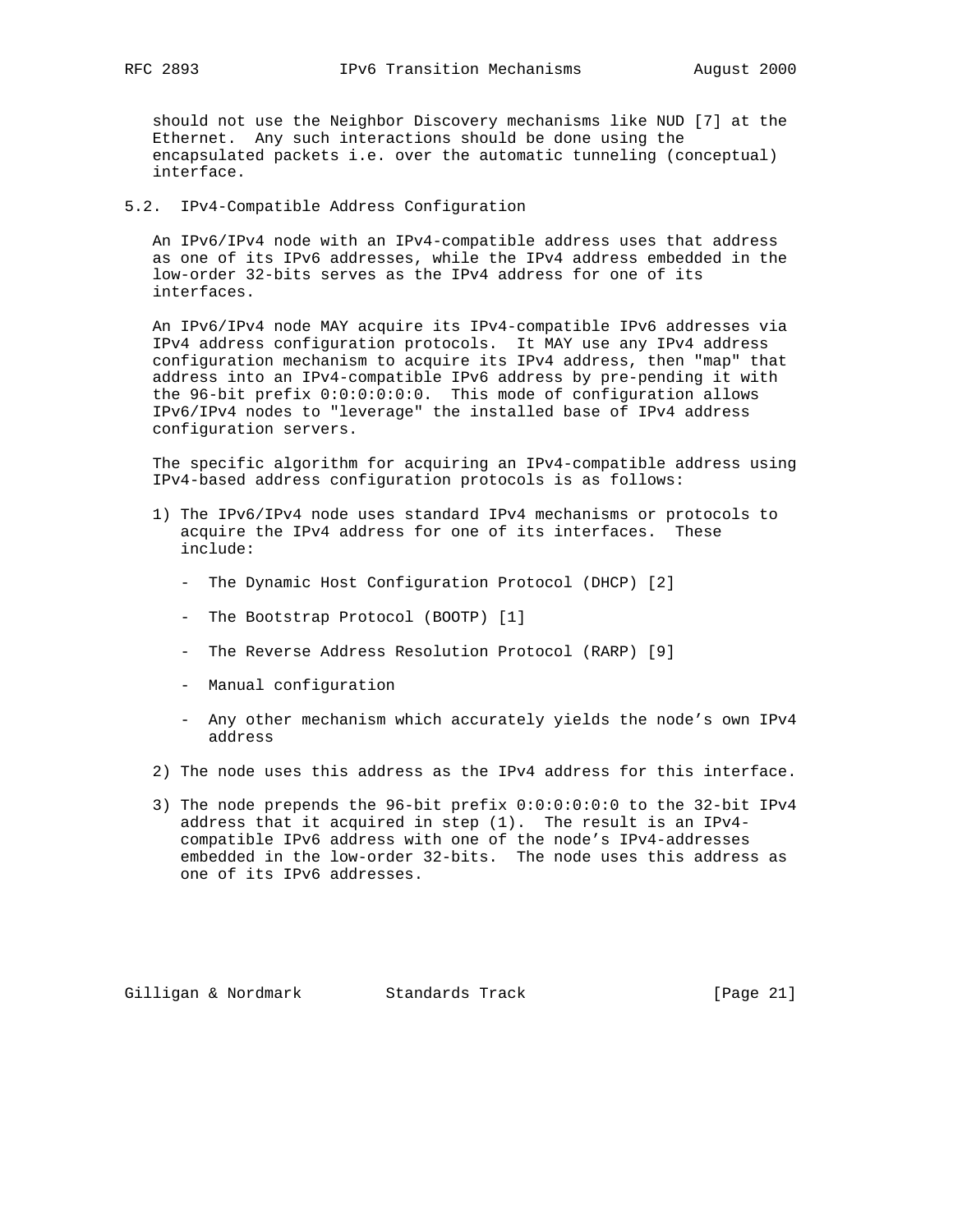# 5.3. Automatic Tunneling Operation

 In automatic tunneling, the tunnel endpoint address is determined from the packet being tunneled. If the destination IPv6 address is IPv4-compatible, then the packet can be sent via automatic tunneling. If the destination is IPv6-native, the packet can not be sent via automatic tunneling.

 A routing table entry can be used to direct automatic tunneling. An implementation can have a special static routing table entry for the prefix 0:0:0:0:0:0/96. (That is, a route to the all-zeros prefix with a 96-bit mask.) Packets that match this prefix are sent to a pseudo-interface driver which performs automatic tunneling. Since all IPv4-compatible IPv6 addresses will match this prefix, all packets to those destinations will be auto-tunneled.

 Once it is delivered to the automatic tunneling module, the IPv6 packet is encapsulated within an IPv4 header according to the rules described in section 3. The source and destination addresses of the encapsulating IPv4 header are assigned as follows:

Destination IPv4 address:

Low-order 32-bits of IPv6 destination address

Source IPv4 address:

IPv4 address of interface the packet is sent via

 The automatic tunneling module always sends packets in this encapsulated form, even if the destination is on an attached datalink.

 The automatic tunneling module MUST NOT send to IPv4 broadcast or multicast destinations. It MUST drop all IPv6 packets destined to IPv4-compatible destinations when the embedded IPv4 address is broadcast, multicast, the unspecified (0.0.0.0) address, or the loopback address (127.0.0.1). Note that the sender can only tell if an address is a network or subnet broadcast for broadcast addresses assigned to directly attached links.

5.4. Use With Default Configured Tunnels

 Automatic tunneling is often used in conjunction with the default configured tunnel technique. "Isolated" IPv6/IPv4 hosts -- those with no on-link IPv6 routers -- are configured to use automatic tunneling and IPv4-compatible IPv6 addresses, and have at least one default configured tunnel to an IPv6 router. That IPv6 router is

Gilligan & Nordmark Standards Track (Page 22)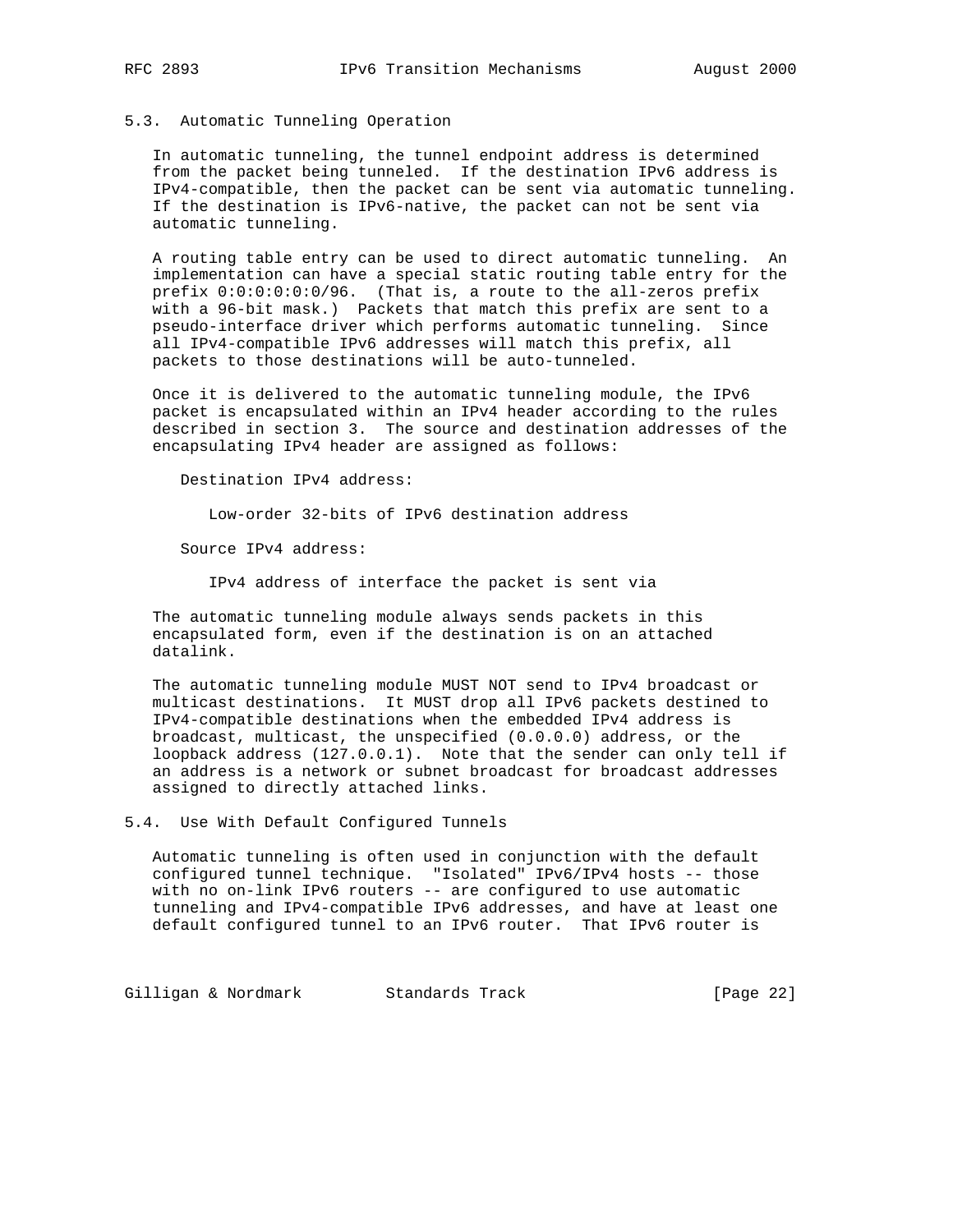configured to perform automatic tunneling as well. These isolated hosts send packets to IPv4-compatible destinations via automatic tunneling and packets for IPv6-native destinations via the default configured tunnel. IPv4-compatible destinations will match the 96 bit all-zeros prefix route discussed in the previous section, while IPv6-native destinations will match the default route via the configured tunnel. Reply packets from IPv6-native destinations are routed back to the an IPv6/IPv4 router which delivers them to the original host via automatic tunneling. Further examples of the combination of tunneling techniques are discussed in [12].

# 5.5. Source Address Selection

 When an IPv6/IPv4 node originates an IPv6 packet, it must select the source IPv6 address to use. IPv6/IPv4 nodes that are configured to perform automatic tunneling may be configured with global IPv6-native addresses as well as IPv4-compatible addresses. The selection of which source address to use will determine what form the return traffic is sent via. If the IPv4-compatible address is used, the return traffic will have to be delivered via automatic tunneling, but if the IPv6-native address is used, the return traffic will not be automatic-tunneled. In order to make traffic as symmetric as possible, the following source address selection preference is RECOMMENDED:

Destination is IPv4-compatible:

 Use IPv4-compatible source address associated with IPv4 address of outgoing interface

Destination is IPv6-native:

Use IPv6-native address of outgoing interface

 If an IPv6/IPv4 node has no global IPv6-native address, but is originating a packet to an IPv6-native destination, it MAY use its IPv4-compatible address as its source address.

# 5.6. Ingress Filtering

 The decapsulating node MUST verify that the encapsulated packets are acceptable before forwarding decapsulated packets to avoid circumventing ingress filtering [13]. Note that packets which are delivered to transport protocols on the decapsulating node SHOULD NOT be subject to these checks. Since automatic tunnels always encapsulate to the destination (i.e. the IPv4 destination will be the destination) any packet received over an automatic tunnel SHOULD NOT be forwarded.

Gilligan & Nordmark Standards Track [Page 23]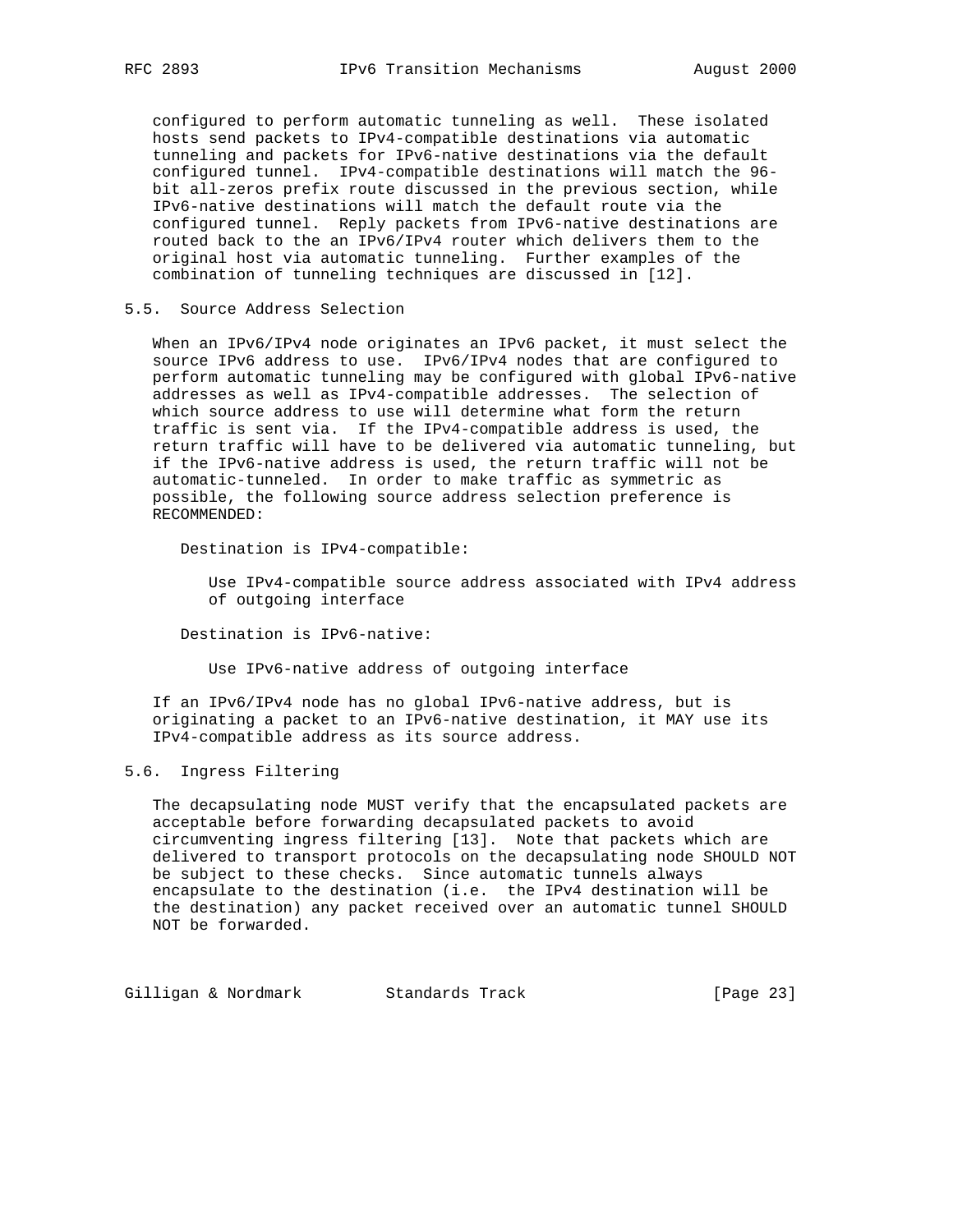### 6. Acknowledgments

 We would like to thank the members of the IPng working group and the Next Generation Transition (ngtrans) working group for their many contributions and extensive review of this document. Special thanks are due to Jim Bound, Ross Callon, and Bob Hinden for many helpful suggestions and to John Moy for suggesting the IPv4 "anycast address" default tunnel technique.

# 7. Security Considerations

 Tunneling is not known to introduce any security holes except for the possibility to circumvent ingress filtering [13]. This is prevented by requiring that decapsulating routers only forward packets if they have been configured to accept encapsulated packets from the IPv4 source address in the receive packet. Additionally, in the case of automatic tunneling, nodes are required by not forwarding the decapsulated packets since automatic tunneling ends the tunnel and the destination.

# 8. Authors' Addresses

 Robert E. Gilligan FreeGate Corp 1208 E. Arques Ave Sunnyvale, CA 94086 USA

 Phone: +1-408-617-1004 Fax: +1-408-617-1010 EMail: gilligan@freegate.com

 Erik Nordmark Sun Microsystems, Inc. 901 San Antonio Rd. Palo Alto, CA 94303 USA

 Phone: +1-650-786-5166 Fax: +1-650-786-5896 EMail: nordmark@eng.sun.com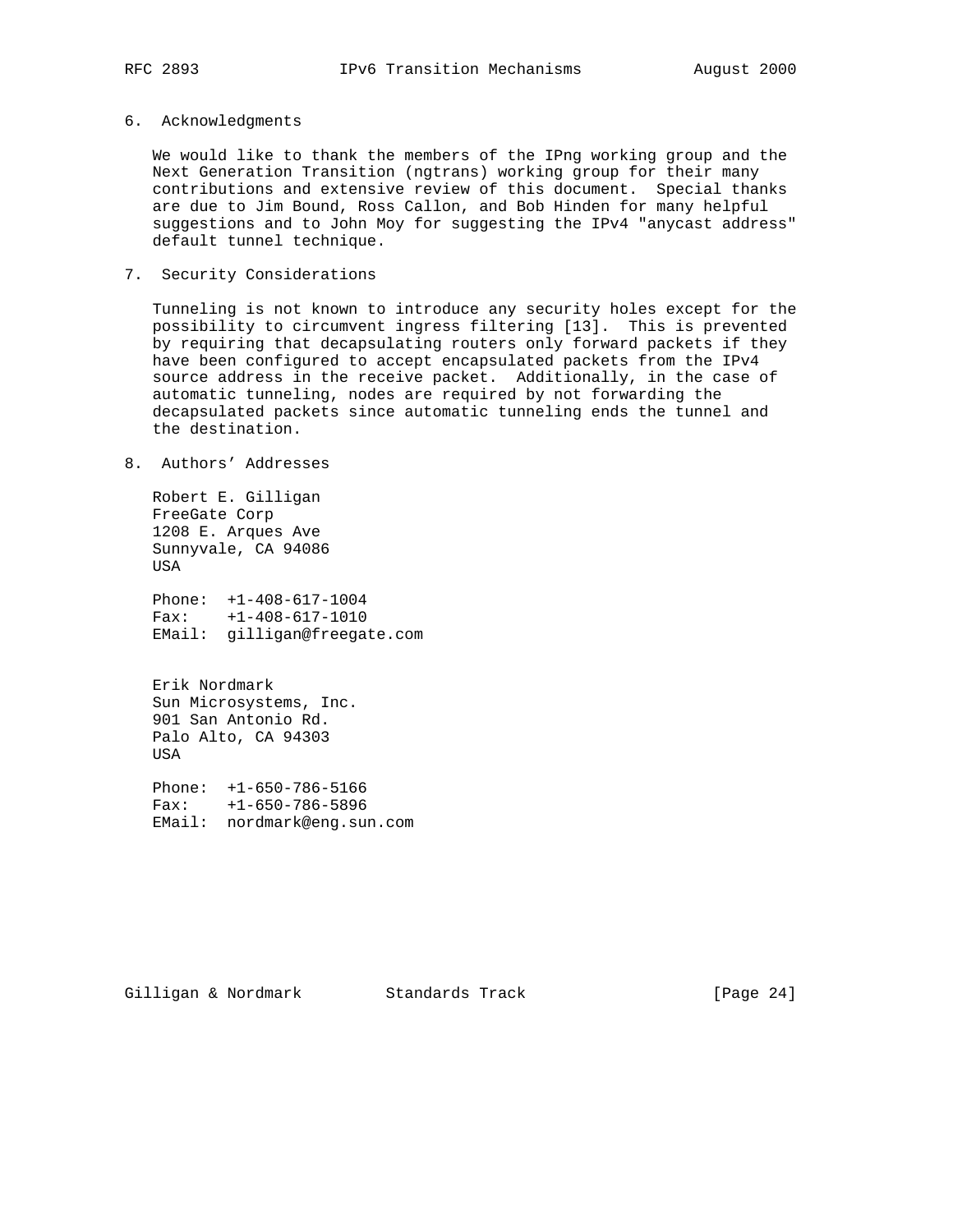# 9. References

- [1] Croft, W. and J. Gilmore, "Bootstrap Protocol", RFC 951, September 1985.
- [2] Droms, R., "Dynamic Host Configuration Protocol", RFC 1541, October 1993.
- [3] Carpenter, B. and C. Jung, "Transmission of IPv6 over IPv4 Domains without Explicit Tunnels", RFC 2529, March 1999.
- [4] Deering, S. and R. Hinden, "Internet Protocol, Version 6 (IPv6) Specification", RFC 2460, December 1998.
- [5] Thomson, S. and T. Narten, "IPv6 Stateless Address Autoconfiguration," RFC 2462, December 1998.
- [6] Crawford, M., Thomson, S., and C. Huitema. "DNS Extensions to Support IPv6 Address Allocation and Renumbering", RFC 2874, July 2000.
- [7] Narten, T., Nordmark, E. and W. Simpson, "Neighbor Discovery for IP Version 6 (IPv6)", RFC 2461, December 1998.
- [8] Mogul, J. and S. Deering, "Path MTU Discovery", RFC 1191, November 1990.
- [9] Finlayson, R., Mann, T., Mogul, J. and M. Theimer, "Reverse Address Resolution Protocol", STD 38, RFC 903, June 1984.
- [10] Braden, R., "Requirements for Internet Hosts Communication Layers", STD 3, RFC 1122, October 1989.
- [11] Kent, C. and J. Mogul, "Fragmentation Considered Harmful". In Proc. SIGCOMM '87 Workshop on Frontiers in Computer Communications Technology. August 1987.
- [12] Callon, R. and D. Haskin, "Routing Aspects of IPv6 Transition", RFC 2185, September 1997.
- [13] Ferguson, P. and D. Senie, "Network Ingress Filtering: Defeating Denial of Service Attacks which employ IP Source Address Spoofing", RFC 2267, January 1998.
- [14] Hinden, R. and S. Deering, "IP Version 6 Addressing Architecture", RFC 2373, July 1998.

Gilligan & Nordmark Standards Track [Page 25]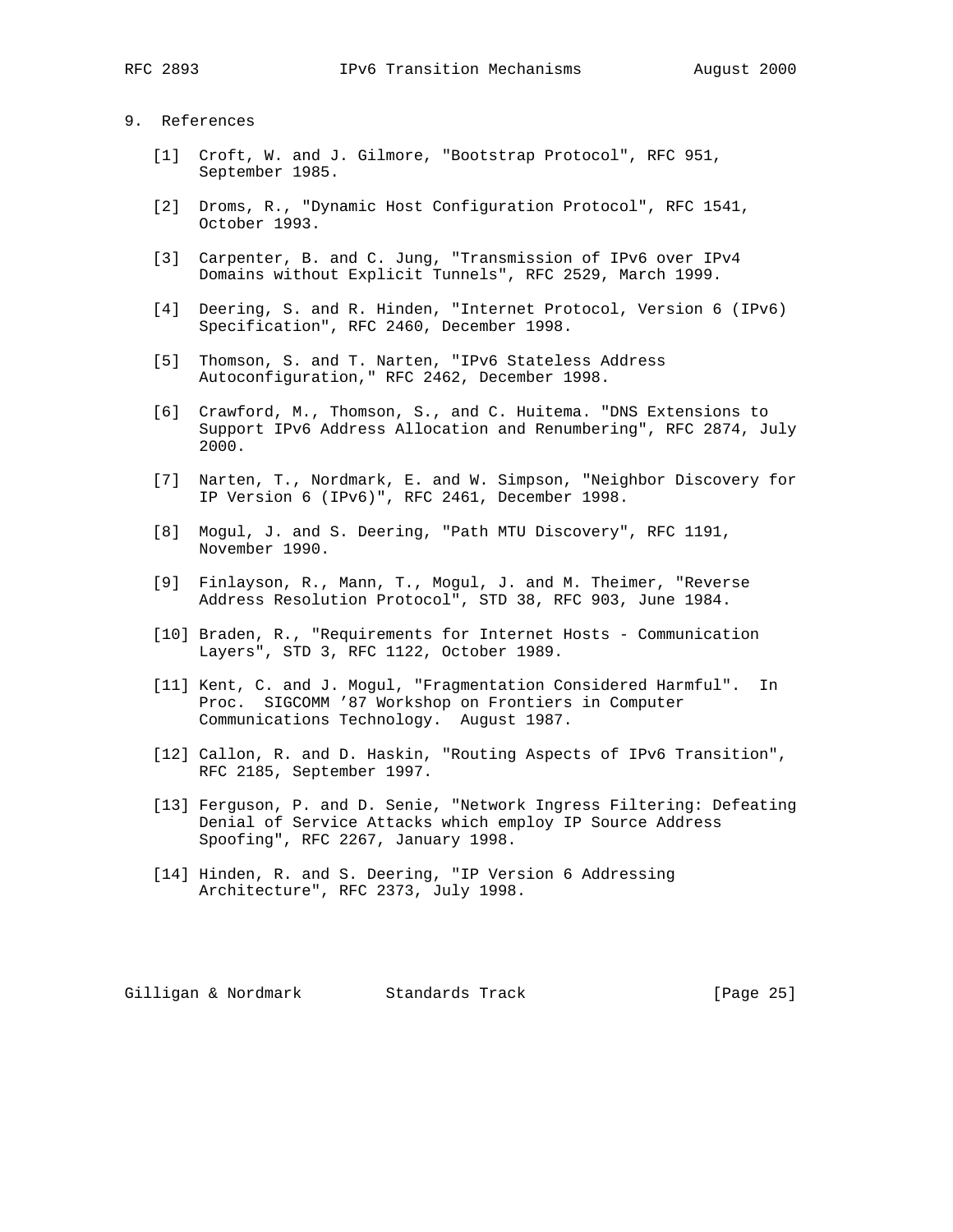- 
- [15] Rechter, Y., Moskowitz, B., Karrenberg, D., de Groot, G.J. and E. Lear, "Address Allocation for Private Internets", BCP 5, RFC 1918, February 1996.
- [16] Bradner, S., "Key words for use in RFCs to Indicate Requirement Levels", BCP 14, RFC 2119, March 1997.
- [17] Thaler, D., "IP Tunnel MIB", RFC 2667, August 1999.
- [18] Baker, F., "Requirements for IP Version 4 Routers", RFC 1812, June 1995.
- 10. Changes from RFC 1933
	- Deleted section 3.1.1 (IPv4 loopback address) in order to prevent it from being mis-construed as requiring routers to filter the address ::127.0.0.1, which would put another test in the forwarding path for IPv6 routers.
	- Deleted section 4.4 (Default Sending Algorithm). This section allowed nodes to send packets in "raw form" to IPv4-compatible destinations on the same datalink. Implementation experience has shown that this adds complexity which is not justified by the minimal savings in header overhead.
	- Added definitions for operating modes for IPv6/IPv4 nodes.
	- Revised DNS section to clarify resolver filtering and ordering options.
	- Re-wrote the discussion of IPv4-compatible addresses to clarify that they are used exclusively in conjunction with the automatic tunneling mechanism. Re-organized document to place definition of IPv4-compatible address format with description of automatic tunneling.
	- Changed the term "IPv6-only address" to "IPv6-native address" per current usage.
	- Updated to algorithm for determining tunnel MTU to reflect the change in the IPv6 minimum MTU from 576 to 1280 bytes [4].
	- Deleted the definition for the term "IPv6-in-IPv4 encapsulation." It has not been widely used.
	- Revised IPv4-compatible address configuration section (5.2) to recognize multiple interfaces.

Gilligan & Nordmark Standards Track [Page 26]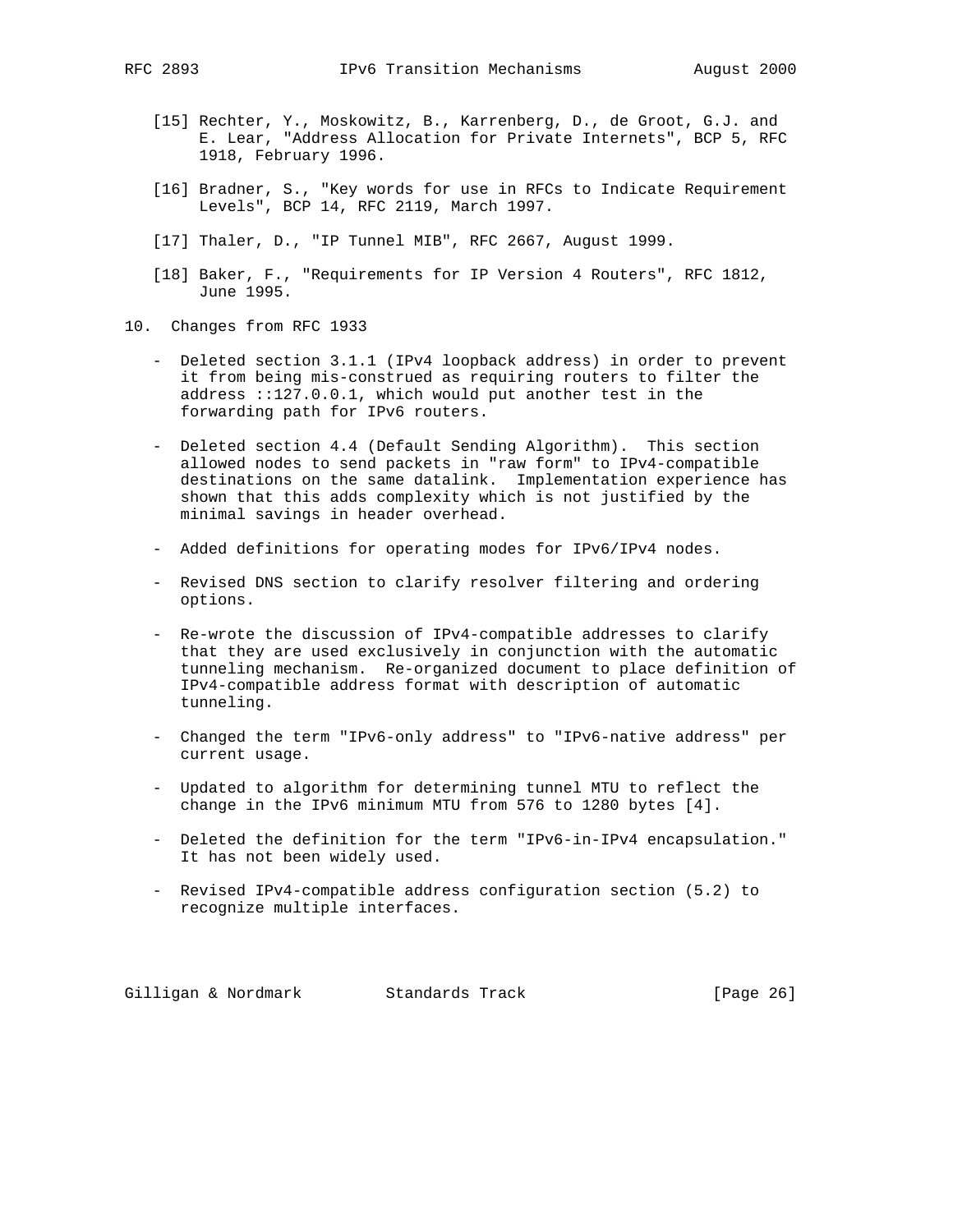- Added discussion of source address selection when using IPv4 compatible addresses.
- Added section on the combination of the default configured tunneling technique with hosts using automatic tunneling.
- Added prohibition against automatic tunneling to IPv4 broadcast or multicast destinations.
- Clarified that configured tunnels can be unidirectional or bidirectional.
- Added description of bidirectional virtual links as another type of tunnels. Nodes MUST respond to NUD probes on such links and SHOULD send NUD probes.
- Added reference to [16] specification as an alternative for tunneling over a multicast capable IPv4 cloud.
- Clarified that IPv4-compatible addresses are assigned exclusively to nodes that support automatic tunnels i.e. nodes that can receive such packets.
- Added text about formation of link-local addresses and use of Neighbor Discovery on tunnels.
- Added restriction that decapsulated packets not be forwarded unless the source address is acceptable to the decapsulating router.
- Clarified that decapsulating nodes MUST be capable of reassembling an IPv4 packet that is 1300 bytes (1280 bytes plus IPv4 header).
- Clarified that when using a default tunnel to an IPv4 "anycast address" the network must either have an IPv4 MTU of least 1300 bytes (to avoid fragmentation of minimum size IPv6 packets) or be configured to avoid frequent changes to IPv4 routing to the "anycast address" (to avoid different IPv4 fragments arriving at different tunnel endpoints).
- Using A6/AAAA instead of AAAA to reference IPv6 address records in the DNS.
- Specified when to put IPv6 addresses in the DNS.
- Added reference to the tunnel mib for TTL specification for the tunnels.

Gilligan & Nordmark Standards Track [Page 27]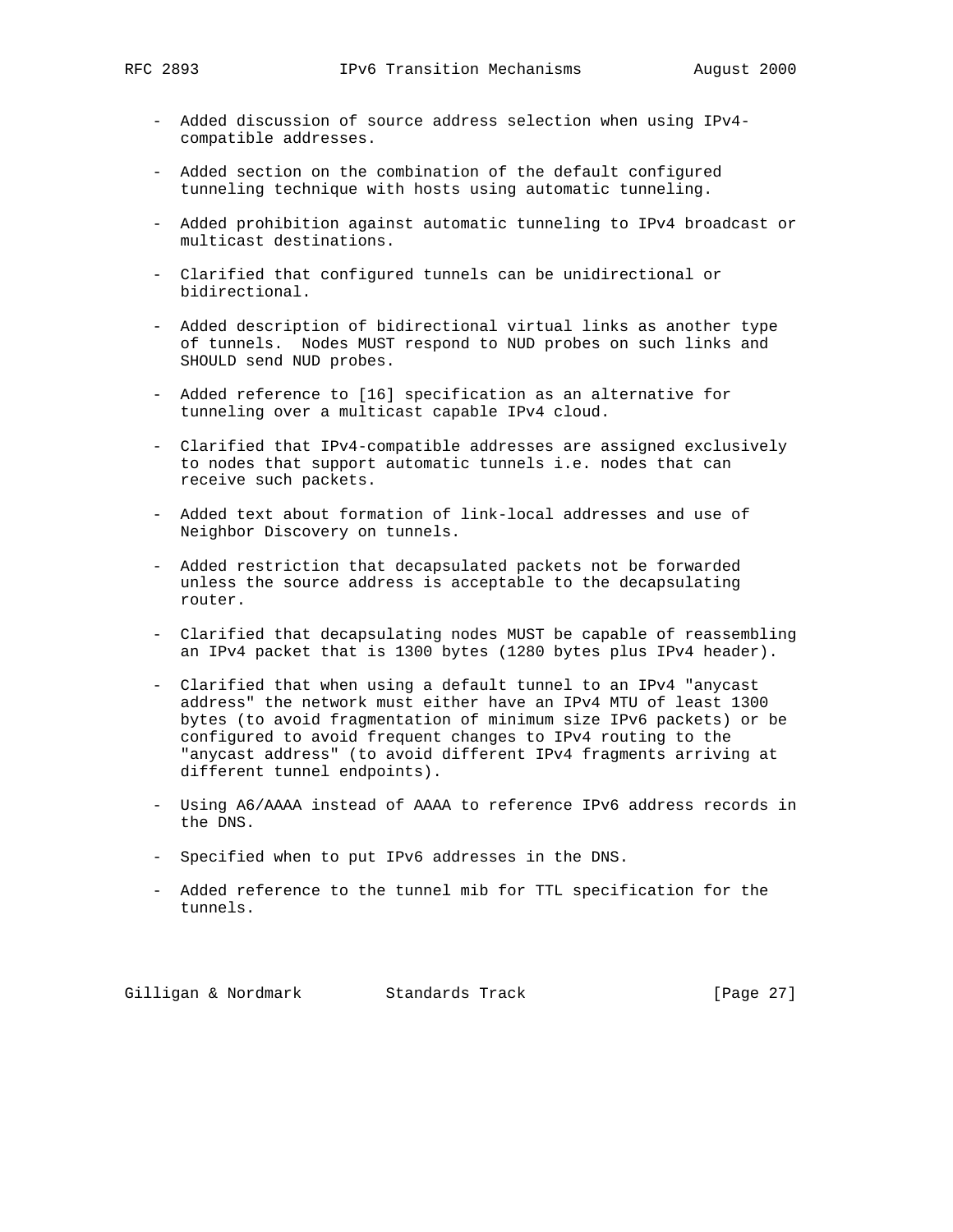- Added a table of contents.
- Added recommendations for use of source and target link layer address options for the tunnel links.
- Added checks in the decapsulation checking both an IPv4-compatible IPv6 source address and the outer IPv4 source addresses for multicast, broadcast, all-zeros etc.